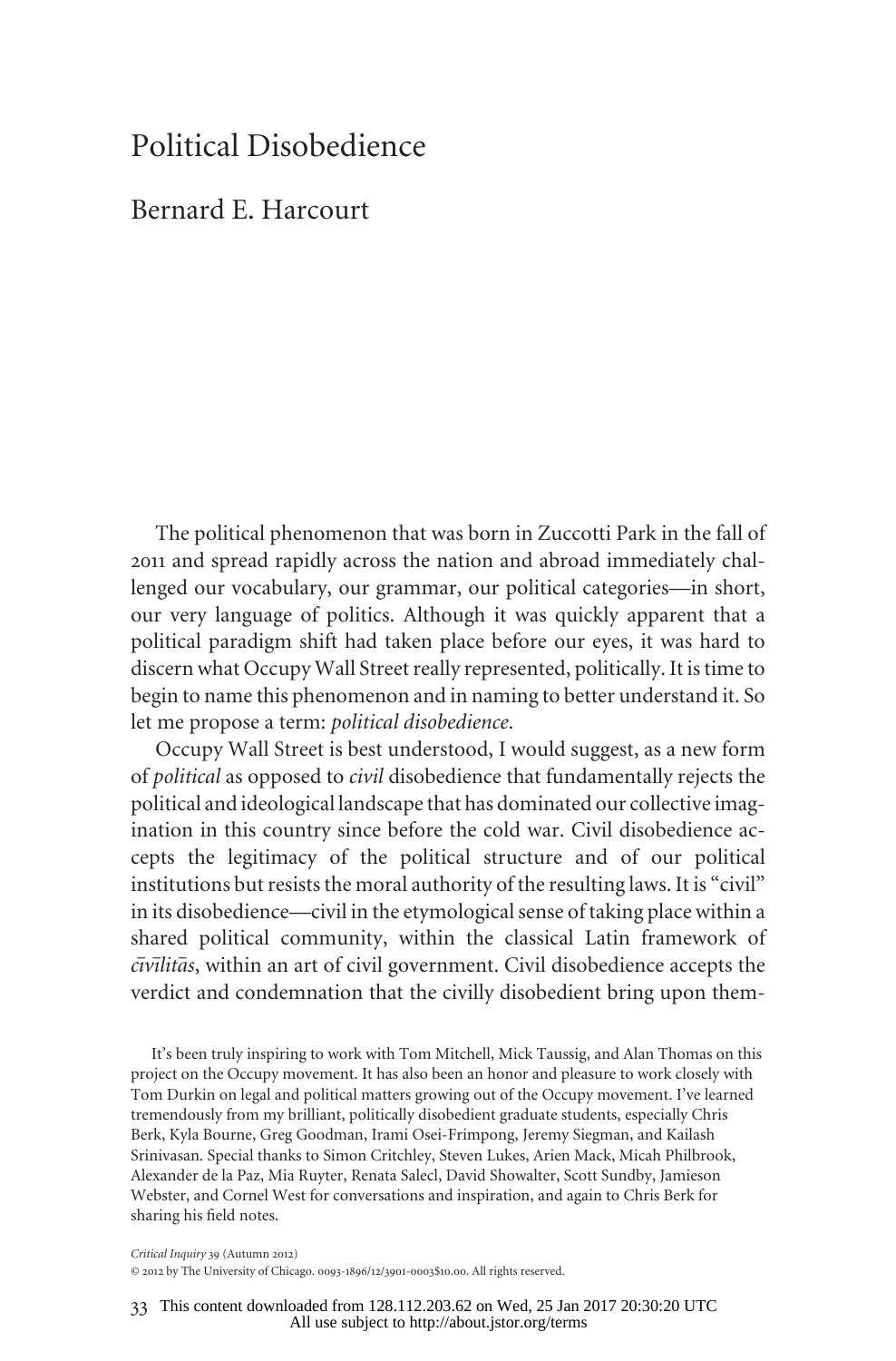selves. It respects the legal norm at the very moment of resistance and places itself under the sanction of that norm. If it resists the legal sanction that it itself entails, it is, in effect, no longer truly civil disobedience. As Martin Luther King, Jr. wrote in "Letter from Birmingham City Jail," "an individual who breaks a law that conscience tells him is unjust, and willingly *accepts the penalty* by staying in jail to arouse the conscience of the community over its injustice, is in reality expressing *the very highest respect for law*."<sup>1</sup> Civil disobedience does not aim to displace the law-making institutions or the structure of legal governance but rather to challenge the governing laws by demonstrating their injustice.

Political disobedience, by contrast, resists the very way in which we are governed. It rejects the idea of honoring or expressing the "highest respect for law." It refuses to willingly accept the sanctions meted out by the legal and political system. It challenges the conventional way that political governance takes place, that laws are enforced. It turns its back on the political institutions and actors who govern us all. It resists the structure of partisan politics, the traditional demand for policy reforms, the call for party identification, and, beyond that, the very ideologies that have dominated the postwar period.

Occupy Wall Street was politically disobedient in precisely this sense: it disobeyed not only our civil structure of laws and political institutions but politics *writ large*. The Occupy movement rejected conventional political rationality, discourse, and strategies. It did not lobby Congress. It defied the party system. It refused to align or identify itself along traditional lines. It refused even to formulate a reform agenda or to endorse the platform of any existing political group. Defying convention, it embraced the idea of being leaderless and adopted rhizomic, nonhierarchical governing structures. And it turned its back on conventional political ideologies. Occupy Wall Street was politically disobedient to the core; it even resisted attempts to be categorized. The Occupy movement confounded our traditional understandings and predictable political categories.

Those who incessantly wanted to gift a reasonable set of demands to the movement—sympathizers and fellow travelers like Paul Krugman or

1. Martin Luther King, Jr., "Letter from Birmingham City Jail (1963)," *A Testament of Hope: The Essential Writings and Speeches of Martin Luther King, Jr.,* ed. James Melvin Washington (San Francisco, 1986), p. 294; emphasis added.

BERNARD E. HARCOURT is the Julius Kreeger Professor of Law and Criminology and professor and chairman of the Department of Political Science at the University of Chicago.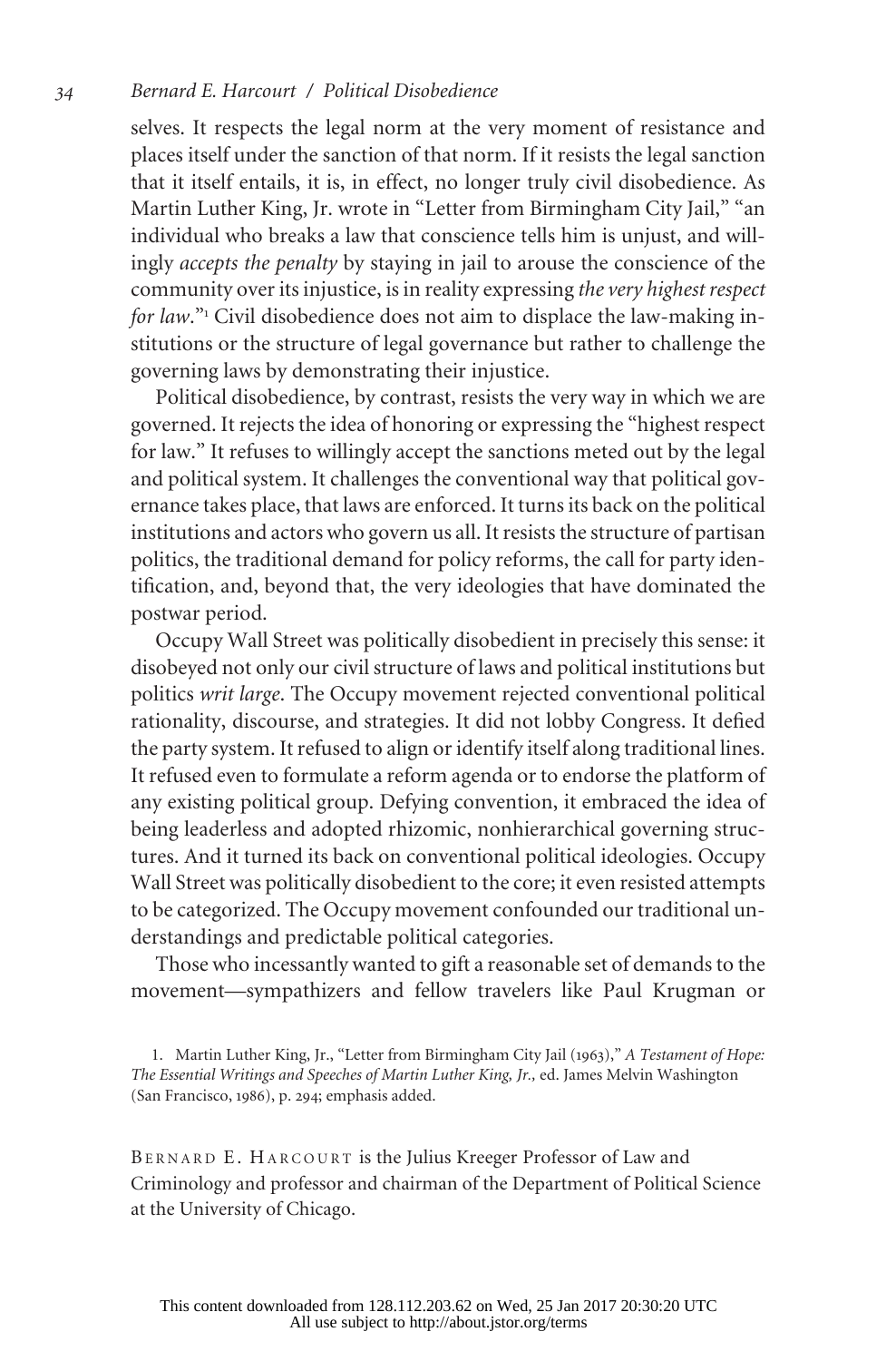Nicholas Kristof—showed good will and generosity but failed to understand that the Occupy movement was precisely about disobeying that kind of conventional political maneuver. The strategy instead, as Occupy Wall Street reported on its website, was to generate "a general assembly in every backyard" and "on every street corner"; to give birth to new spaces of occupation that open possibilities for new ideas, tactics, and forms of resistance; and to allow for occupations that generate possibilities without imposing ideologies.

In resolutely resisting, Occupy Wall Street liberated itself from imposed stereotypes and projections and from others' prejudgments—from the tyranny of facile solutions and narrow-minded policy talk. It ambiguated, deliberately and incessantly, so as not to be pinned down or dismissed. This was captured neatly in an article penned by three members of the economics working group at Occupy London and published in the *Financial Times* in January 2012—of all places. And that's the point:

Fans of Friedrich von Hayek may be surprised to learn that the Austrian economist is the talk of Occupy London. Hayek's observation that distributed intelligence in a voluntary co-operative is a hallmark of real economy rings true beneath the bells of St Paul's. Occupy is often criticised for not having a single message but that misses the point: we are committed to incorporating different preferences before coming up with policies. In this sense, it could be said we work more like a market than the corporate boardroom or lobbyist-loaded politics—our ideas are radical but also just and democratically decided.<sup>3</sup>

This desire to ambiguate and refusal to articulate policy demands or even a single, unified message went hand in hand with a rejection of the wornout ideologies of the cold war—with a recognition that those very ideologies played right into the hands of the financial, economic, and political elites, that they served to redistribute massive wealth over the past forty years and concentrate it at the top. The ideologies themselves enabled rather than resisted the disproportionate accumulation of capital.

In this sense, those who persistently wanted to push conventional political ideologies onto the Occupy movement—fellow travelers like Slavoj Žižek or Raymond Lotta of the Revolutionary Communist Party—also missed the central point of the resistance. When Žižek complained in Au-

<sup>2.</sup> Quoted in "Occupywallst.org," *occupymediawiki.org*, 99.occupymediawiki.org/wiki/ Occupywallst.org

<sup>3.</sup> David Dewhurst, Peter Dombi, and Naomi Colvin, "How Hayek Helped Us to Find Capitalism's Flaws," *Financial Times*, 25 Jan. 2012, www.ft.com/cms/s/0/89d242b0-4687-11e1 -89a8-00144feabdc0.html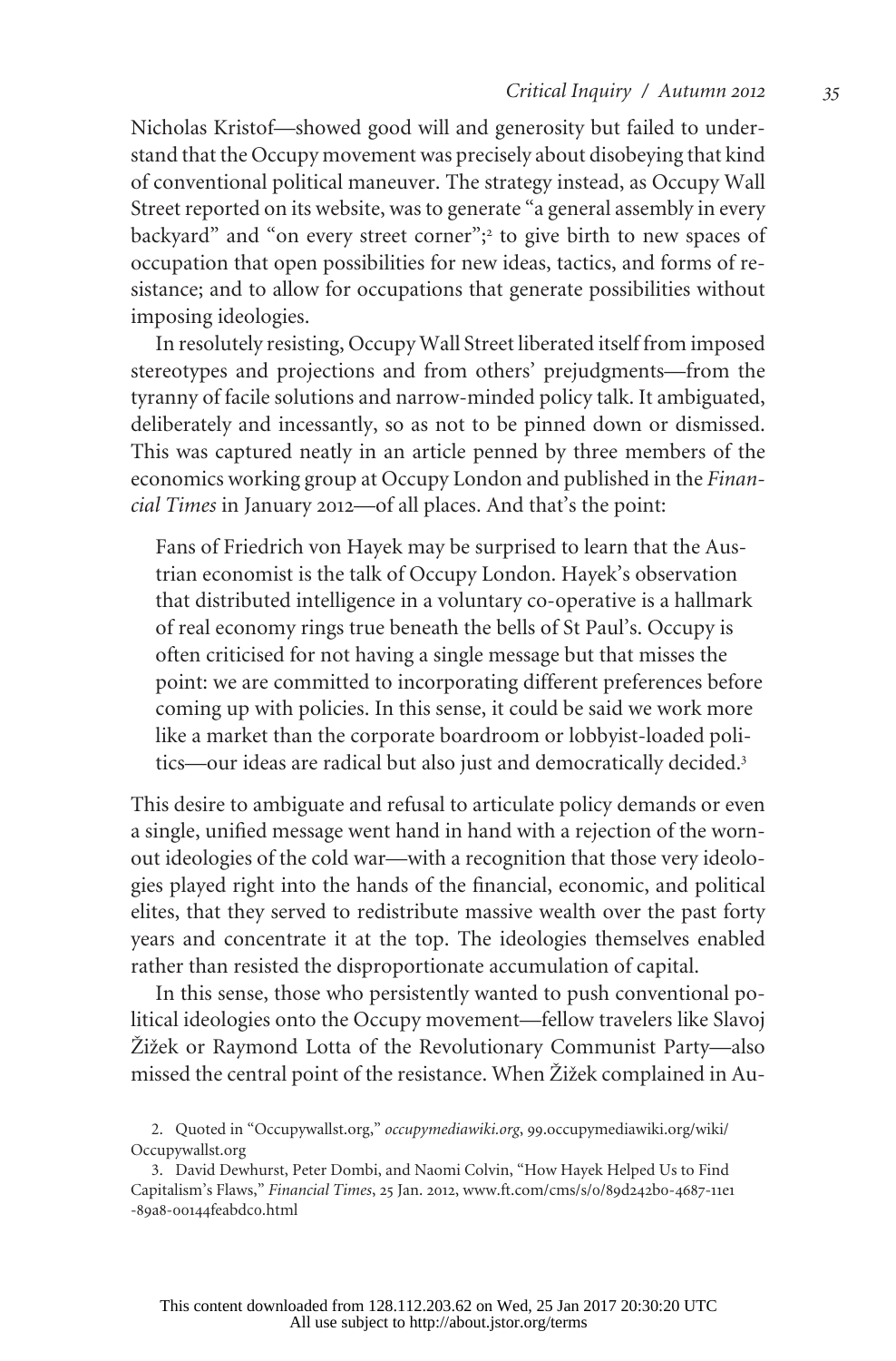gust 2011 in the *London Review of Books*, referring to the London riots, that we have entered a "post-ideological era" where "opposition to the system can no longer articulate itself in the form of a realistic alternative, or even as a utopian project, but can only take the shape of a meaningless outburst,"<sup>4</sup> he failed to understand that many of the emerging protests around the world—especially the Occupy movement—*are precisely about resisting the old ideologies*. It's not that the resisters could not articulate those ideologies or any utopian projects or a coherent set of political maxims. It's that they are actively resisting them; they are being *politically disobedient*. And when Žižek declared a few months later at Zuccotti Park "that our basic message" is "what social organization can replace capitalism?"<sup>5</sup> again, he missed a central axis of this new form of political resistance.

One way to understand the Occupy movement is to see it as a refusal to engage these sorts of worn-out ideological debates rooted in the cold war. The point is that those tired ideological divides—with the Chicago Boys at one end and the Maoists at the other—merely served as a tool in this country for the financial and political elite. The ploy, in the United States, was to demonize the specter of a controlled economy (that of the former Soviet Union or China, for example) in order to prop up the illusion of a free market and to legitimize the dream of less regulation—of what was euphemistically called deregulation. By reinvigorating the fantasy of laissez-faire, the financial and political architects of our economy over the past four plus decades—both Republicans and Democrats—were able to disguise massive redistribution to the top by claiming they were simply "deregulating," when all along they were actually *reregulating* to the benefit of their largest campaign donors.

This ideological fog blinded the American people to the pervasive regulatory mechanisms that inevitably organize a colossal late-modern economy and that necessarily distribute wealth throughout society—and, in this country, that quietly redistributed massive amounts of resources to the wealthiest elites. A central point of the Occupy movement is that it takes *both* a big government *and* the neoliberal illusion of free markets to achieve such massive redistribution. And if one looks closely at the tattered posters that lined Zuccotti Park, it is clear that the voices of protest challenged *both* sides of the ideological divide. Many voices were intensely antigovernment. Many stridently opposed big government—while others challenged the free market. This was captured neatly in one of my favorite

<sup>4.</sup> Slavoj Žižek, "Shoplifters of the World Unite," *London Review of Books,* 19 Aug. 2011, www.lrb.co.uk/2011/08/19/slavoj-zizek/shoplifters-of-the-world-unite

<sup>5.</sup> Žižek, "Slavoj Žižek Speaks at Occupy Wall Street: Transcript," *Impose Magazine*, www.imposemagazine.com/bytes/slavoj-zizek-at-occupy-wall-street-transcript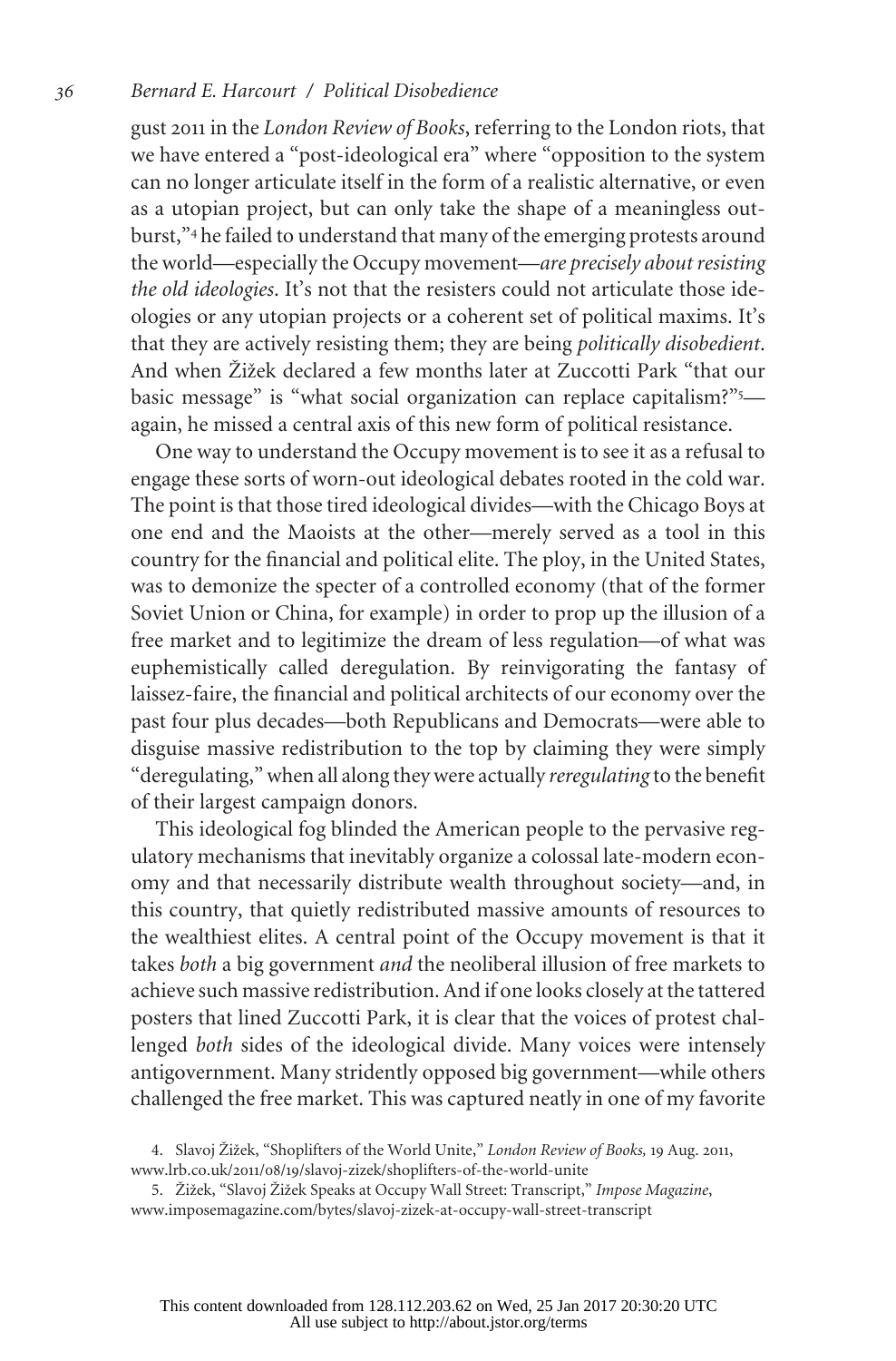posters from Zuccotti Park in October 2011, which read: "I don't need sex. I get fucked by the government every day!" That is not progovernment, nor pro-big-government. It is not Keynesian, nor socialist—but at the same time, it is physically *occupying* Wall Street.

On this reading, Occupy Wall Street took to task both of the worn-out cold war ideologies. And for good reason. The semantic games had devastating effects. As Douglas Massey minutely documents, after decades of improvement the income gap between the richest and poorest in this country has dramatically widened since the 1970s, resulting in what social scientists now refer to as the U-curve of increasing inequality.<sup>6</sup> Recent reports from the Census Bureau confirm this, with evidence in September 2011—when Occupy Wall Street hatched—that "the number of Americans living below the official poverty line, 46.2 million people, was the highest number in the 52 years the bureau has been publishing figures on it."7 Today, 27 percent of African Americans and 26 percent of Hispanics in this country—more than one in four—live in poverty.<sup>8</sup> Moreover, one in nine African American men between the ages of twenty and thirty-four are incarcerated. The level of inequality has grown so much in this country that "the 400 wealthiest Americans have a greater combined net worth than the bottom 150 million Americans," and "the top 1 percent of Americans possess more wealth than the entire bottom 90 percent"; under President George W. Bush's expansion years, 2002 to 2007, "65 percent of economic gains went to the richest 1 percent."<sup>9</sup>

These outcomes pushed so many across the nation to a new form of political disobedience. It is, I believe, a type of resistance to politics along multiple dimensions—a resistance to making policy demands, to playing the political game, to partisan politics, to old-fashioned ideology. It bears a family resemblance to what Michel Foucault referred to as *critique*, resistance to being governed in this manner or what he dubbed "voluntary insubordination" or, better yet, as a word play on the famous expression of Etienne de la Boétie, "voluntary unservitude." What critique calls for, Foucault suggested, is "*inservitude volontaire*"—*voluntary inservitude* (using the negative or privative force of the Latin prefix *in*) or *voluntary unservi-*

6. See Douglas S. Massey, *Categorically Unequal: The American Stratification System* (New York, 2008).

7. Sabrina Tavernise, "Soaring Poverty Casts Spotlight on 'Lost Decade,'" *New York Times*, 13 Sept. 2011, www.nytimes.com/2011/09/14/us/14census.html? $r=2$ &scp=1&sq=poverty %20levels&st=cse

8. See ibid.

9. Nicholas Kristof, "America's 'Primal Scream,'" *New York Times*, 15 Oct. 2011, www.nytimes.com/2011/10/16/opinion/sunday/kristof-americas-primal-scream.html?\_r 1&ref=nicholasdkristof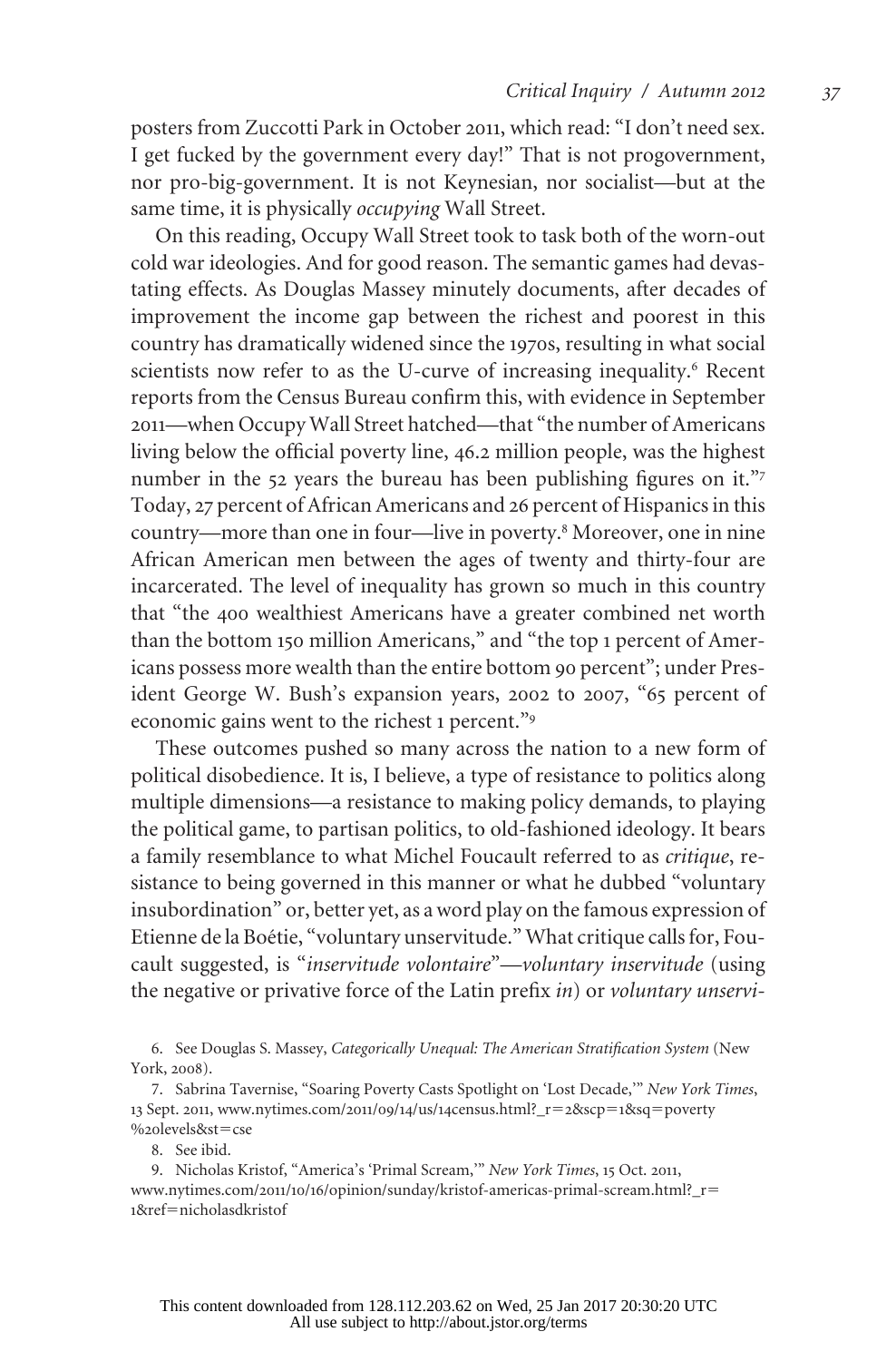*tude*(using the negative force of the Old English prefix *un*).<sup>10</sup> By this, I take it, Foucault had in mind the idea of resistance to being governed—or, more precisely, to being governed *in this or that way*. 11

#### **A Leaderless Movement**

Occupy Wall Street claims to be a "leaderless" movement.<sup>12</sup> This is one of the most controversial aspects of the movement and the source of much criticism—even among friends and fellow travelers. Some Occupy members suggest that the movement is not so much leaderless as leaderful that everyone in the Occupy movement is a leader. That's a charming move, but the essential point of course is that there is a horizontal, nonhierarchical, and rhizomic quality to the leadership rather than a vertical hierarchy, a party vanguard, or elected or self-proclaimed leaders.

The most frequent objection to this leaderless model is that it simply paralyzes political action and leads nowhere. Žižek gave expression to this complaint with regard to the resistance movement in Greece when he wrote:

In Greece, the protest movement displays the limits of self-organisation: protesters sustain a space of egalitarian freedom with no central authority to regulate it, a public space where all are allotted the same amount of time to speak and so on. When the protesters started to debate what to do next, how to move beyond mere protest, the majority consensus was that what was needed was not a new party or a direct attempt to take state power, but a movement whose aim is to exert pressure on political parties. This is clearly not enough to impose a reorganisation of social life. To do that, one needs a strong body able to reach quick decisions and to implement them with all necessary harshness.<sup>13</sup>

Žižek's call for "a strong body" that acts with "all necessary harshness" is, of course, the complete antithesis of a leaderless resistance movement—far more reminiscent of a Leninist vanguard party. It is a stark contrast indeed.

It is worth emphasizing, though, that the notion of a leaderless movement may open possibilities—rather than close them. It may serve to resist the crystallization of hierarchy and domination that so often occurs with entrenched power, even well intentioned. There is another passage from

13. Žižek, "Shoplifters of the World Unite."

<sup>10.</sup> Michel Foucault, "Qu'est-ce que la critique?" *Bulletin de la Société Française de Philosophie* 84 (Apr.–Jun. 1990): 39; my trans.

<sup>11.</sup> See ibid*.,* p. 38; my trans.

<sup>12.</sup> *OccupyWallStreet*, occupywallst.org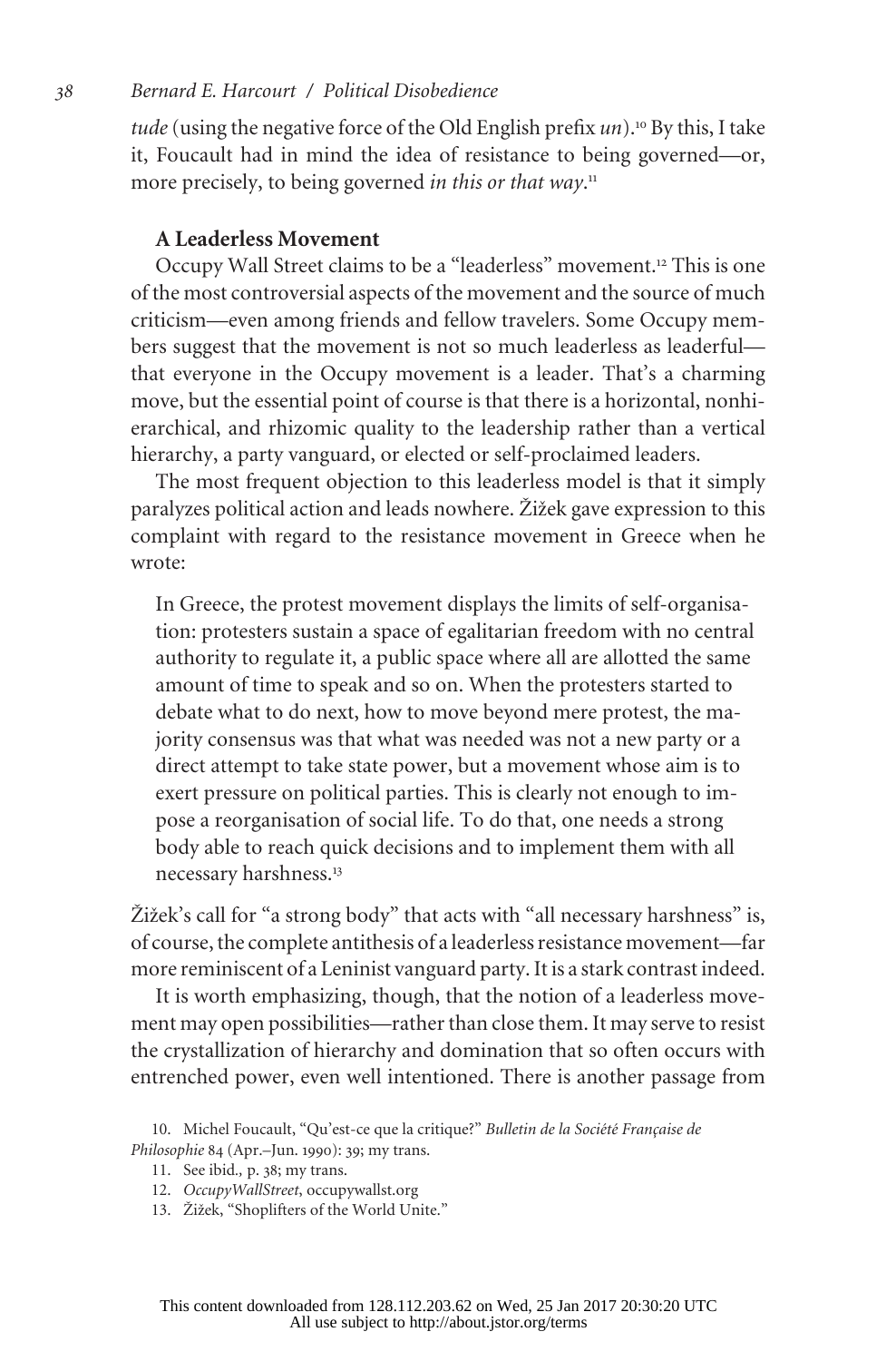Foucault that is useful here. It is from an interview in the late 1970s. When asked whether, after critique, there is "a stage at which we might propose something," Foucault responded: "My position is that it is not up to us to propose. As soon as one 'proposes'—one proposes a vocabulary, an ideology, which can only have effects of domination.... These effects of domination will return and we shall have other ideologies, functioning in the same way. It is simply in the struggle itself and through it that positive conditions emerge." It is only by open contestation and struggle that, "in the end," Foucault suggested, "possibilities open up."<sup>14</sup>

And it certainly seems that possibilities did open up. The Americas are now engaged in conversation, debate, and soul-searching about inequality and income distribution that were almost nonexistent—under identical economic conditions—in the months prior to the Zuccotti Park occupation. By eschewing old-fashioned partisan politics and ideological debates, new conversations arose—the product, I believe, of this new paradigm of leaderless occupation. Its impact has already been felt, not only on political discourse in the United States today, but also on politics on the ground. It is telling that as soon as the alter-G8 invitation went out— "IN THE TRADITION OF THE CHICAGO 8. #OCCUPYCHICAGO. MAY 1—BRING TENT"<sup>15</sup>—the entire 2012 G8 summit meeting was swiftly moved to Camp David.

Some critics contend that there are de facto leaders in the Occupy movement, such as those who can tweet for Occupy or participate in important committees. Occupy members tend to respond that the committee structure is open to anyone and that leadership positions at general assemblies or for social media rotate constantly. My sense here, though, is that this argument is beside the point. The issue is not whether the Occupy movement achieves perfection—complete leaderlessness—but rather that it embraces an *aspiration* toward the goal of avoiding leaders. The effort to be leaderless, I take it, is a constant struggle. There will always be a tendency toward leadership in political movements. The important point here is not that the movement achieves perfect leaderlessness but that it strives for it.

Interestingly, there are features of Occupy Wall Street—some internal structural elements—that seem to promote the goal. The apparatus of general assemblies, human microphones, and hand signals contribute,

<sup>14.</sup> Foucault, interview by David Cooper et al., trans. Alan Sheridan, *Politics, Philosophy, Culture: Interviews and Other Writings*, *1977–1984,* trans. Sheridan et al., ed. Lawrence D. Kritzman (New York, 1988), p. 197.

<sup>15.</sup> Culture Jammers HQ, "Tactical Briefing #25: Showdown in Chicago," *Adbusters* blog, 25 Jan. 2012, www.adbusters.org/blogs/adbusters-blog/tactical-briefing-25.html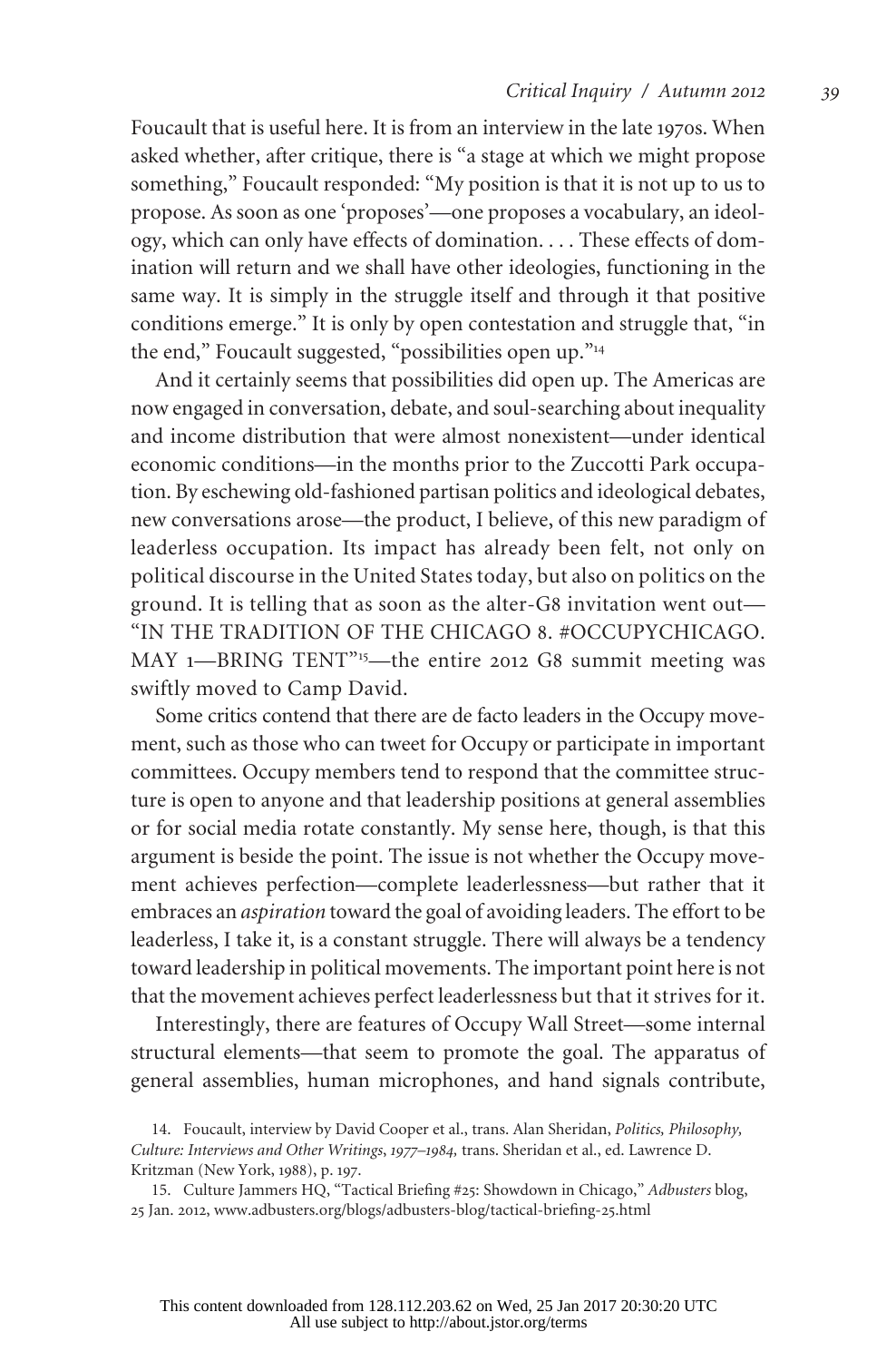perhaps unwittingly, to the effort. The "human mic," for instance—as a form of expression, communication, and amplification—has the effect of undermining leadership. The human mic interrupts charisma. It's like live translation; the speaker can only utter five to eight words before having to shut up, while the assembled masses repeat. The effect is to defuse oratory momentum—or to render it numbingly repetitive. It also forces the assembled masses to utter words and arguments that they may not agree with—which has the effect of slowing down political momentum and undermining the consolidation of leadership.<sup>16</sup>

### **Refusing to Play the Game**

Another contentious aspect of the movement has been its resistance to formulate demands or to coalesce behind a single, unified message. "Where the movement falters," Nicholas Kristof writes in the *New York Times*, "is in its demands: It doesn't really have any."<sup>17</sup> Or as another journalist writes, "unless and until this anger is channeled into something that catalyzes a policy debate, it is not particularly newsworthy."<sup>18</sup>

Here too, the Occupy movement has been disobedient. It has deliberately resisted what we might call the privilege of choice. Choice—especially rational and calculated choice—is a hallmark of these late modern times. As Renata Salecl poignantly observes in her book *Choice*, the privilege of choice runs deep:

From the late seventeenth century on, the Enlightenment project promoted the idea of choice—giving rise to our modern conceptions of political freedom, the relationship between mind and body, lover and loved, child and parent. And capitalism, of course, has encouraged not only the idea of consumer choice but also the ideology of the selfmade man, which allowed the individual to start seeing his own life as a series of options and possible transformations.<sup>19</sup>

16. For an interesting discussion of the human mic along these lines, see Michael Greenberg, "In Zuccotti Park," *New York Review of Books*, 13 Oct. 2011, www.nybooks .com/articles/archives/2011/nov/10/zuccotti-park/?pagination=false

17. Kristof, "The Bankers and the Revolutionaries," *New York Times*, 1 Oct. 2011, www.nytimes.com/2011/10/02/opinion/sunday/kristof-the-bankers-and-the-revolutionaries .html

18. Quoted in Arthur S. Brisbane, "Occupy Wall Street: How Should It Be Covered Now?" *New York Times*, 4 Nov. 2011, publiceditor.blogs.nytimes.com/2011/11/04/occupy-wall-street -how-should-it-be-covered-now/?scp=1&sq=occupy%20public%20editor&st=cse

19. Renata Salecl, *Choice* (London, 2010)*,* p. 19.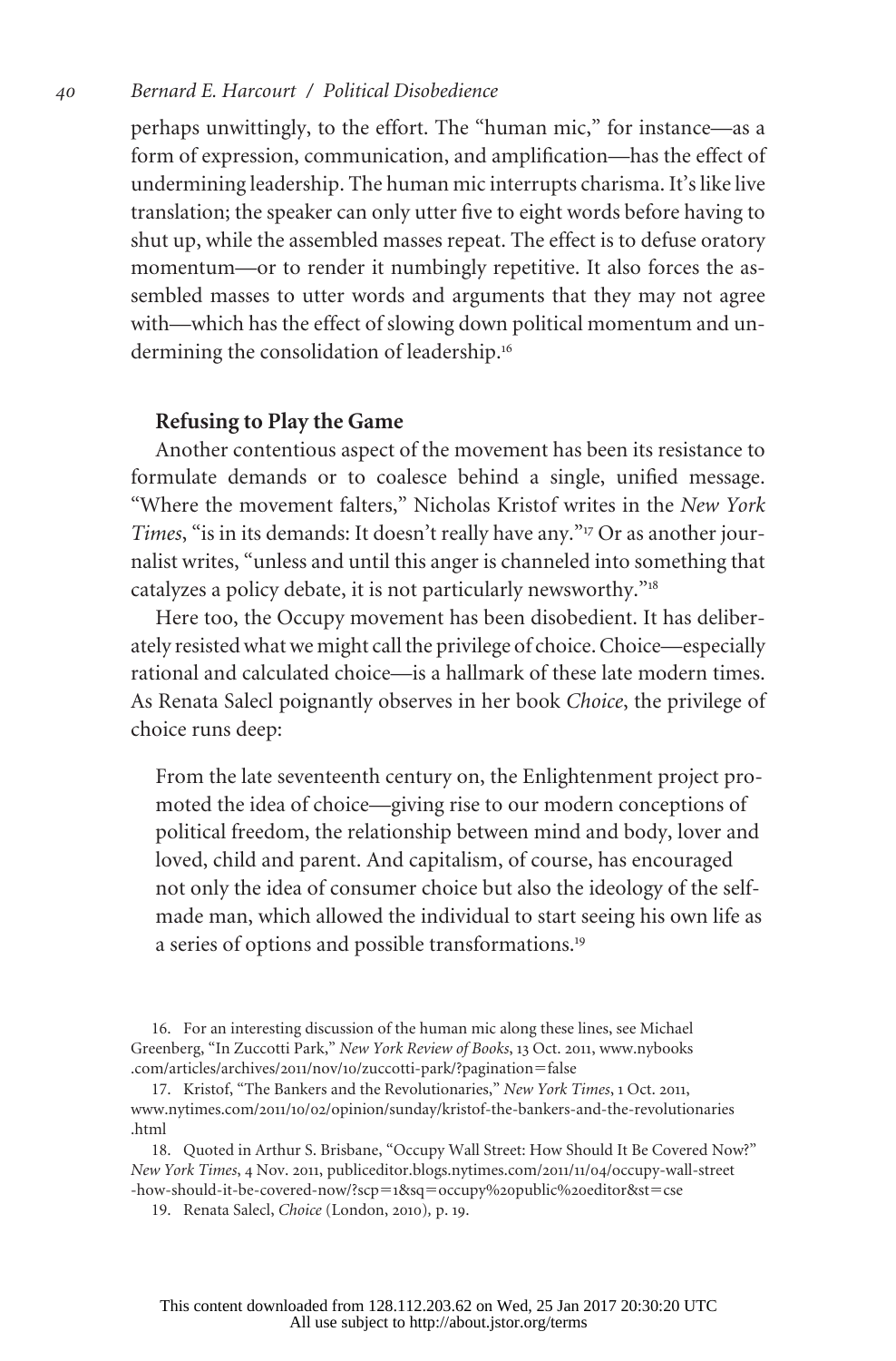The sovereign, choosing self is at the heart of the liberal conception of Western society.<sup>20</sup> No wonder there would be so much pressure for the Occupy movement to make demands, to stake out policy reforms. No wonder so many would try to impose meaning on the movement or to appropriate it—to give it direction, to give it meaning, to give it coherence.

But the Occupy movement resisted. Why? It's impossible to speak for the movement, but it was no doubt, paradoxically, a strategic choice. The resistance to formulating demands allows for wider participation, for a movement with people of—in its own words—many "political persuasions."<sup>21</sup> Resisting choice unifies rather than fractures. It also avoids producing a set of demands that can easily be met yet amount to nothing. As we know far too well, good policy reforms can easily be diluted through amendment, revision, and technicalities that ultimately produce more loopholes than solutions.

The Volcker rule is a perfect illustration—and, not surprisingly, one of those "specific suggestions" that Kristof proposed "for those who want to channel their amorphous frustration into practical demands."<sup>22</sup> The Volcker rule began with a three-page letter to the president by Paul Volcker, former chairman of the Federal Reserve, proposing a simple rule that would ban proprietary trading by commercial banks. Soon enough, in the hands of Congress, it expanded to ten pages of legislation with the passage of the Dodd-Frank Act. Those ten pages then multiplied thirtyfold and got "truffled" with loopholes. When the proposed regulations finally reached the public, the *New York Times*reported, "the text had swelled to 298 pages and was accompanied by more than 1,300 questions about 400 topics."<sup>23</sup> Even Volcker was no longer really in favor of it. "I don't like it, but there it is," Volcker said. "I'd write a much simpler bill. I'd love to see a four-page bill that bans proprietary trading and makes the board and chief executive responsible for compliance."<sup>24</sup>

It is precisely the trajectory of a policy proposal like the Volcker rule that might give one pause. The Occupy movement's resistance to simple demands was a strength. One of the posters at Zuccotti Park read "Resist To Exist." The moment of resistance—of pure resistance, of disobedience—

20. See F. A. Hayek, *The Road to Serfdom: Text and Documents*, ed. Bruce Caldwell (Chicago, 2007), p. 238.

- 21. *OccupyWallStreet,* occupywallstreet.org
- 22. Kristof, "The Bankers and the Revolutionaries."

23. James B. Stewart, "Volcker Rule, Once Simple, Now Boggles," *New York Times,* 21 Oct. 2011, www.nytimes.com/2011/10/22/business/volcker-rule-grows-from-simple-to-complex .html?pagewanted=all

24. Quoted in ibid.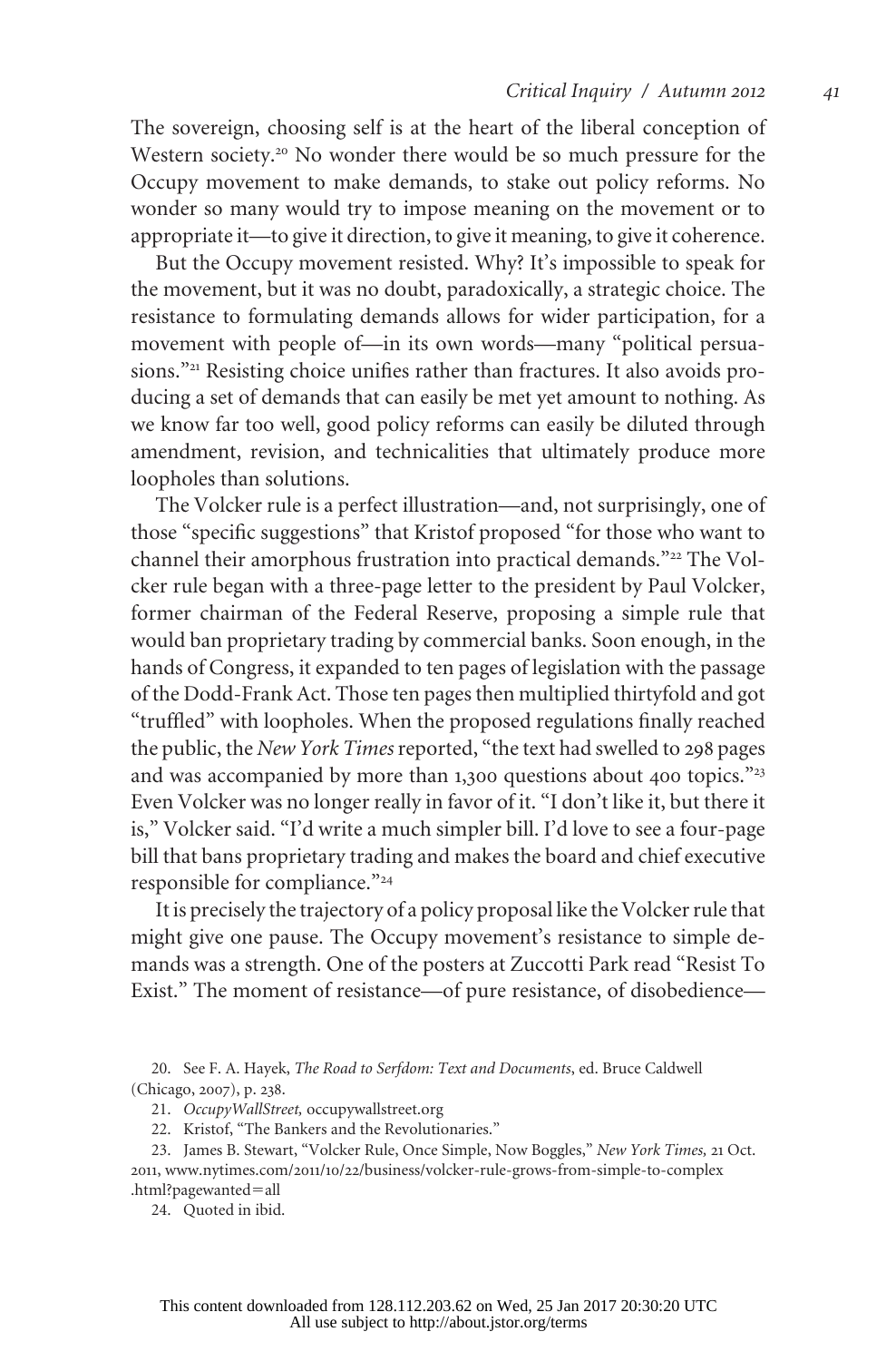was the pulse of the Occupy movement. That was the moment when the movement declared, we will not be governed like this anymore.

# **The Discipline of an Occupation**

Angela Davis said that the true goal of the Occupy movement is to "(Un)Occupy": to *stop* occupations around the globe—especially in the Middle East.<sup>25</sup> Tom Mitchell, in his marvelous essay on "The Arts of Occupation," explores the paradoxical naming, the trope of *occupatio.* "The demand of *occupatio* is made in the full knowledge," Mitchell writes, "that public space is, in fact, *pre-occupied* by the state and the police, that its *pacified* and democratic character, apparently open to all, is sustained by the ever-present possibility of violence."26

The Occupy movement, no doubt, riffed on the different connotations of *occupation*. There is a certain doubleness here. It is especially apparent in the movement's relationship to discipline. General assemblies have orderliness, process, and rules. There are facilitators with designated jobs and stocktakers. There is an order, an imposed orderliness. There are common hand signals with designated meanings. A triangular hand signal raises an issue of process. The rolling arms mean they've heard enough. Interventions need to be short. There is the possibility of a block. The human mic controls. "Mic check, mic check"—the "mic check" becomes a command, an order, a call to attention. And the rules are enforced by the subtle pressure of the assembled group.

I have witnessed discipline at work at both Zuccotti Park and Occupy Chicago. Quite impressive—subtle, forceful, based on an overwhelming sentiment of shared purpose. At a general assembly in Zuccotti Park on the evening of 24 October 2011, the drummers reluctantly but willingly agreed to limit their drumming hours, and the extreme voices at the edges of the consensus were silenced; the shipping committee cajoled the gathered protesters into agreeing to a monthly contract with the local UPS Store at \$500 per month despite reservations that it's a "corporate" account. At a teach-in at the School of the Art Institute of Chicago on 2 December 2011, a protester began challenging one of the speakers, asking questions out of turn about Stalin's purges, repeatedly interrupting the conversation, breaking the order of "stack." The other protesters started by asking him to respect the process and to put himself on stack. He continued to heckle the speaker. The others started to shout him down and eventually asked him to

<sup>25.</sup> See Angela Davis, "(Un)Occupy," in *Occupy! Scenes from Occupied America,* ed. Carla Blumenkranz et al. (New York, 2011), p. 132.

<sup>26.</sup> W. J. T. Mitchell, "Image, Space, Revolution: The Arts of Occupation," *Critical Inquiry* 39 (Fall 2012): 10.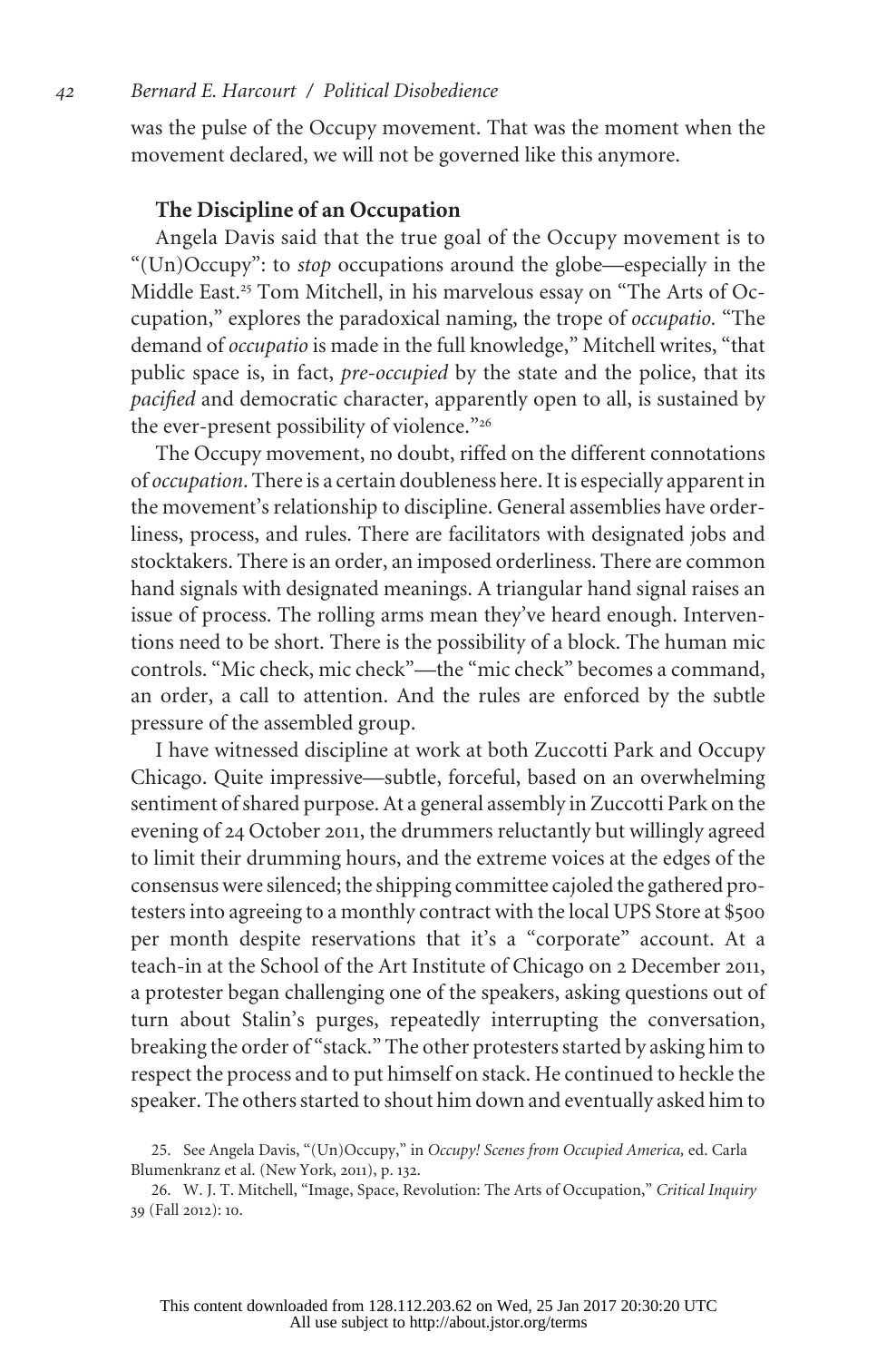leave. There was unison in the room—a shared sense that the rules needed to be respected. There was enforcement brought to bear on the disorderly protester. He was excluded from the gathering. The conversation resumed.

Christopher Berk, a doctoral student at the University of Chicago, spent several nights in Zuccotti Park at Occupy Wall Street from 22 to 25 October 2011 as a participant observer. On the third night, Berk joined the security committee for its evening patrol on the midnight shift and patrolled a section of the park from 12:00 a.m. to 3:30 a.m. on the morning of 25 October. Within Zuccotti Park, which is only 3,100 square meters, there were four "hotspot" areas outlined that morning. In Berk's area alone one of the four sections—there were four to five incidents that required intervention, including one fight, two or three verbal altercations, one theft, and one mental-illness-related incident. These included the expulsion of at least one protester. Here is an extract from Berk's field notes:

12:05 a.m. 5 minutes after shift begins! Increasingly loud yelling, threats, arguing from west side of camp (Liberty and Trinity, near card playing table). Someone yells "security!" Start running over. First one there. 2 people, 1 is extremely drunk. One (will call him "A"): visibly drunk, stumbling, stained white t-shirt, age late 20s. Other ("Cowboy"): skinny, mid-30s, wearing a cowboy hat. Within 10 seconds about 6-8 other members of security group converge. Men separated and encircled by security group. I'm in the group talking with "Cowboy." He's very anxious and angry. Pointing a finger, periodically continues to shout at "A." Head of the watch shift starts asking questions about the incident. "Cowboy" explains that "A" attacked a girl in the camp. Other witnesses clarify and verify: "A" was seen grabbing a girl's arm and shouting epithets. Community watch group asks "A" to leave the camp. Explained behavior is absolutely not tolerated. Escorted out. Hour later, "A" comes back. Tells security he doesn't have anywhere else to sleep—he's escorted back in, told he can sleep it off, then must leave in the morning. "A" passes out on mat. I'm asked to keep an eye on him for the rest of the shift. Doesn't stir.<sup>27</sup>

An occupation requires discipline. It calls for committee structure—open to all, to be sure—general assemblies, websites, Twitter accounts, UPS deliveries, teach-ins, libraries, medical units, and volunteer lawyers. In Chicago, it even calls for a "Soup Brigade" (courtesy of dedicated elderly

<sup>27.</sup> Christopher Berk, unpublished field notes.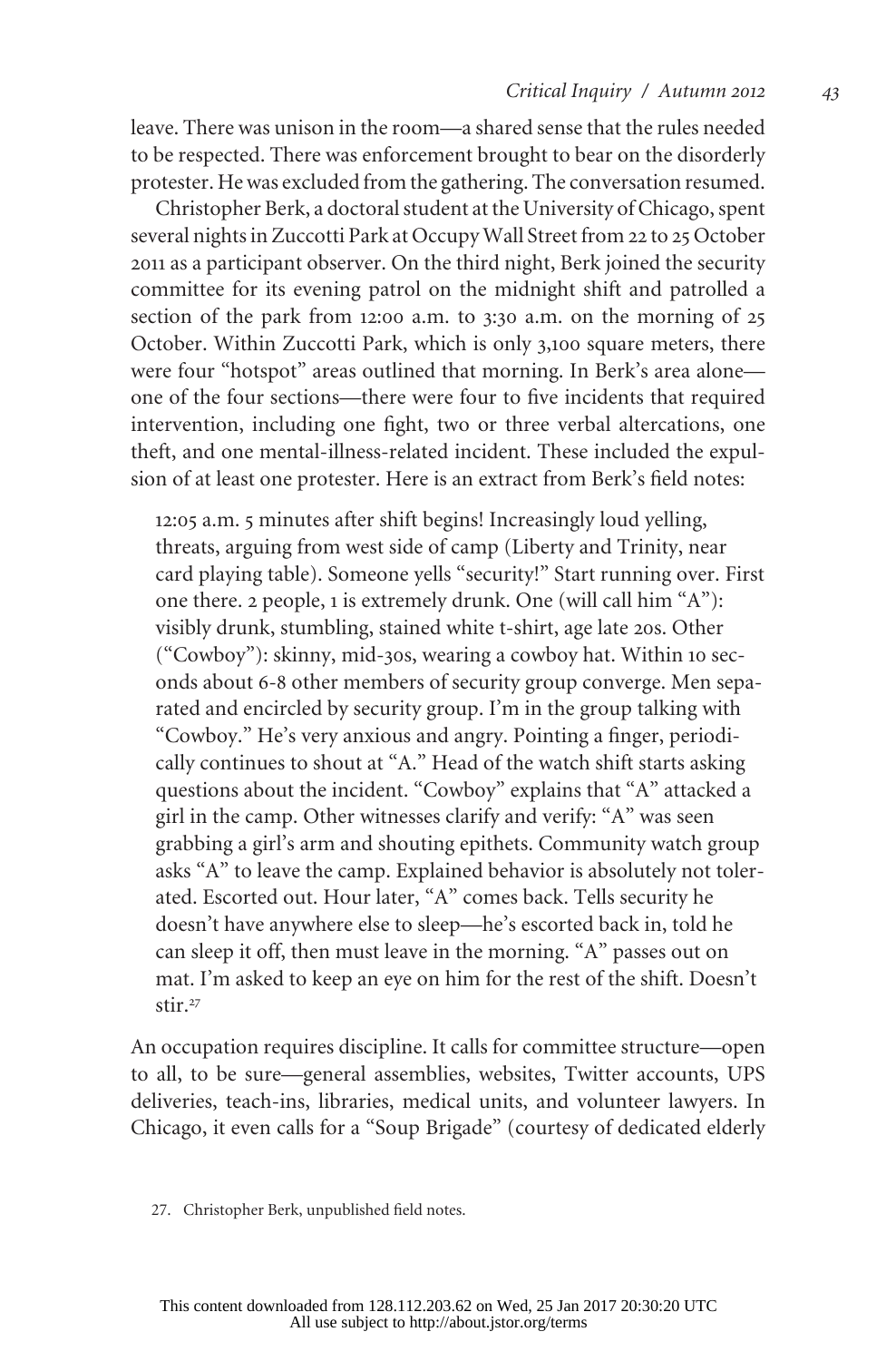women in Hyde Park).<sup>28</sup> An occupation is not just a protest or a march. And this one, clearly, was an experiment in real time—exploring new forms of social organization and trying out new ways of governing itself.

# **A New Grammar**

A leaderless occupation without demands: It is almost as if our language never caught up with this political phenomenon. The new paradigm of political disobedience challenges our very grammar. It calls for a new way of speaking about politics. It demands a more careful syntax.

To begin with, no one can speak for Occupy Wall Street.<sup>29</sup> As a leaderless movement, no individual has the authorial voice to represent the movement or make demands on its behalf. It is not even clear that the movement can legitimately delegate its voice to anyone. The resistance can only be heard, syntactically, from its place of occupation, and only then, I take it, through the coordinated voice of the assembled masses—or via the general assemblies. Any normative statements about what the Occupy movement should do only make sense from their site of occupation.

In other words, to produce an effective normative statement *about* Occupy Wall Street—about what the movement should do—the speaker needs to be physically occupying Wall Street. And not just physically present, but occupying that site, in the sense of having a self-imagination that they are part of the resistance movement. What it takes to occupy, grammatically speaking, does not necessarily require a tent or sleeping bag nor even a poster (though that surely helps), but a self-conception that one is protesting. Mere presence does not even suffice. The journalist on the beat, the visiting tourist, the police officer patrolling the park, or the politician claiming to be responsive to the protesters' demand—none of these would be occupying unless they took the further step of conceiving of themselves as part of the resistance movement. (But even here the self-conception cannot be policed in a conventional way. It is not as if anyone could go up to a person at an Occupy protest and tell them that they are not part of the occupation if they genuinely believe that they are.)

What this implies, first, is those who theorize the Occupy movement anyone who is trying to understand the movement, as I am here—cannot

28. Dawn Turner Trice, "Soup Is on, in Solidarity with Occupy Chicago: Too Old to Camp out, Three Hyde Park Women Find Their Own Way to Support Occupy Chicago," *Chicago Tribune*, 7 Nov. 2011, articles.chicagotribune.com/2011-11-07/news/ct-met-trice-occupy-1107 -20111107\_1\_protest-campaign-senior-citizens-streeterville

29. In this regard, I was struck by the *Financial Times* editorial having the byline "Occupy London" rather than the names of the three members of the economics committee; see David Dewhurst, Peter Dombi, and Naomi Colvin, "How Hayek Helped Us to Find Capitalism's Flaws."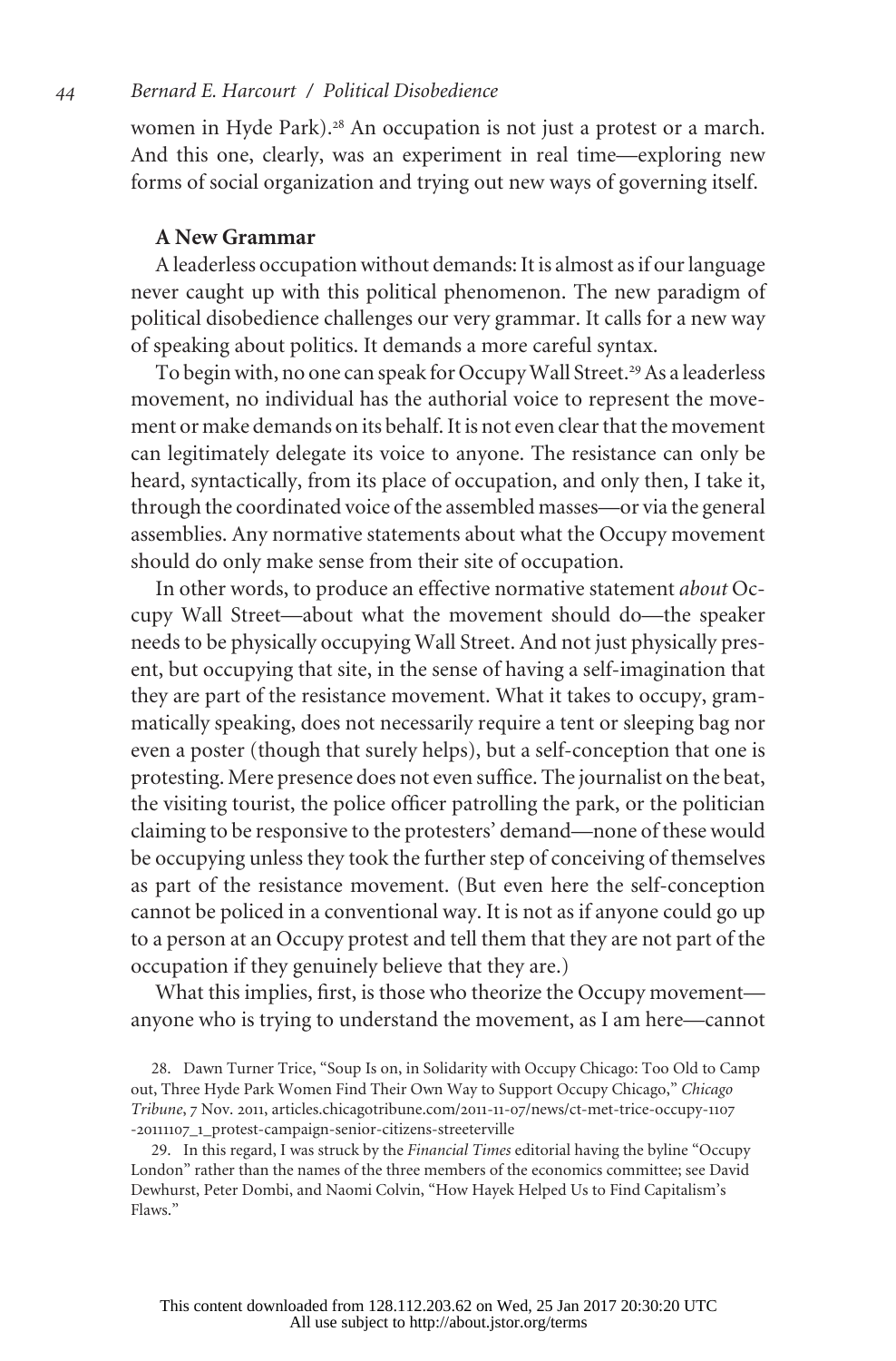speak with authorial voice on behalf of or for the movement, since they are, at the moment, *outside* the movement. This makes it difficult to understand exactly what they are saying. A lot of their formulations—as thinkers *about* the movement—no longer work or can be heard entirely well. This is especially true when they mix in advice.

So, for instance, when Peter Hallward contends in the editorial pages of *The Guardian* that "we will need . . . to convert the polemical clarity of the new slogan—'we are the 99%'—into a commanding political standpoint," somehow the syntax doesn't work; it is not clear who "we" are in this statement nor whom Hallward is addressing.<sup>30</sup> Are "we" assembled protesters on the internet, readers of the paper, "leaders" of a movement, or critics? My sense is that this kind of statement, especially in the form of an editorial in *The Guardian*, is somehow inaudible and slightly meaningless.

This applies equally to the critics and commentators of the movement—whose syntax no longer seems to fully work. When for instance Kristof argued in the *New York Times* that Occupy Wall Street should get an agenda<sup>31</sup> or when the *Wall Street Journal* disdainfully remarked that the movement should stop engaging in "days of feckless rage,"<sup>32</sup> their statements did not fully make sense; it is as if their grammatical formulations cannot be heard properly given the leaderless paradigm of the new resistance movement. They sound like the inaudible noise in Gilles Deleuze and Félix Guattari's *A Thousand Plateaus*—or, perhaps more familiarly, the mwa, mwa, mwa that adults make in Charlie Brown cartoons.

The grammatical problems trace, first, to a spatial issue. Normative statements about Occupy Wall Street—claims about what the movement should do—are functionally inaudible unless the speaker is physically occupying an occupation. Hallward cannot *audibly* tell anyone what Occupy Wall Street should do—any more than the *Wall Street Journal* could unless Hallward is physically occupying an Occupy space. And you can't occupy sitting at your computer, publishing an editorial, or writing in this journal. You cannot occupy at a distance from an occupation.

The problem, second and connectedly, is rhizomic*.* Because the movement is leaderless, there is no one to speak to apart from the assembled protesters at an Occupy site; and there is no way to speak to the resisters

<sup>30.</sup> Peter Hallward, "Occupy Has the Power to Effect Change," *The Guardian*, 22 Nov. 2011, www.guardian.co.uk/commentisfree/2011/nov/22/occupy-movement-change

<sup>31.</sup> See Kristof, "Occupy the Agenda," *New York Times*, 19 Nov. 2011, www.nytimes.com/  $2011/11/20/$ opinion/sunday/kristof-occupy-the-agenda.html?  $r=2$ 

<sup>32. &</sup>quot;Revolting the Masses," *Wall Street Journal,* 21 Nov. 2011, online.wsj.com/article/ SB10001424052970203699404577044583038468266.html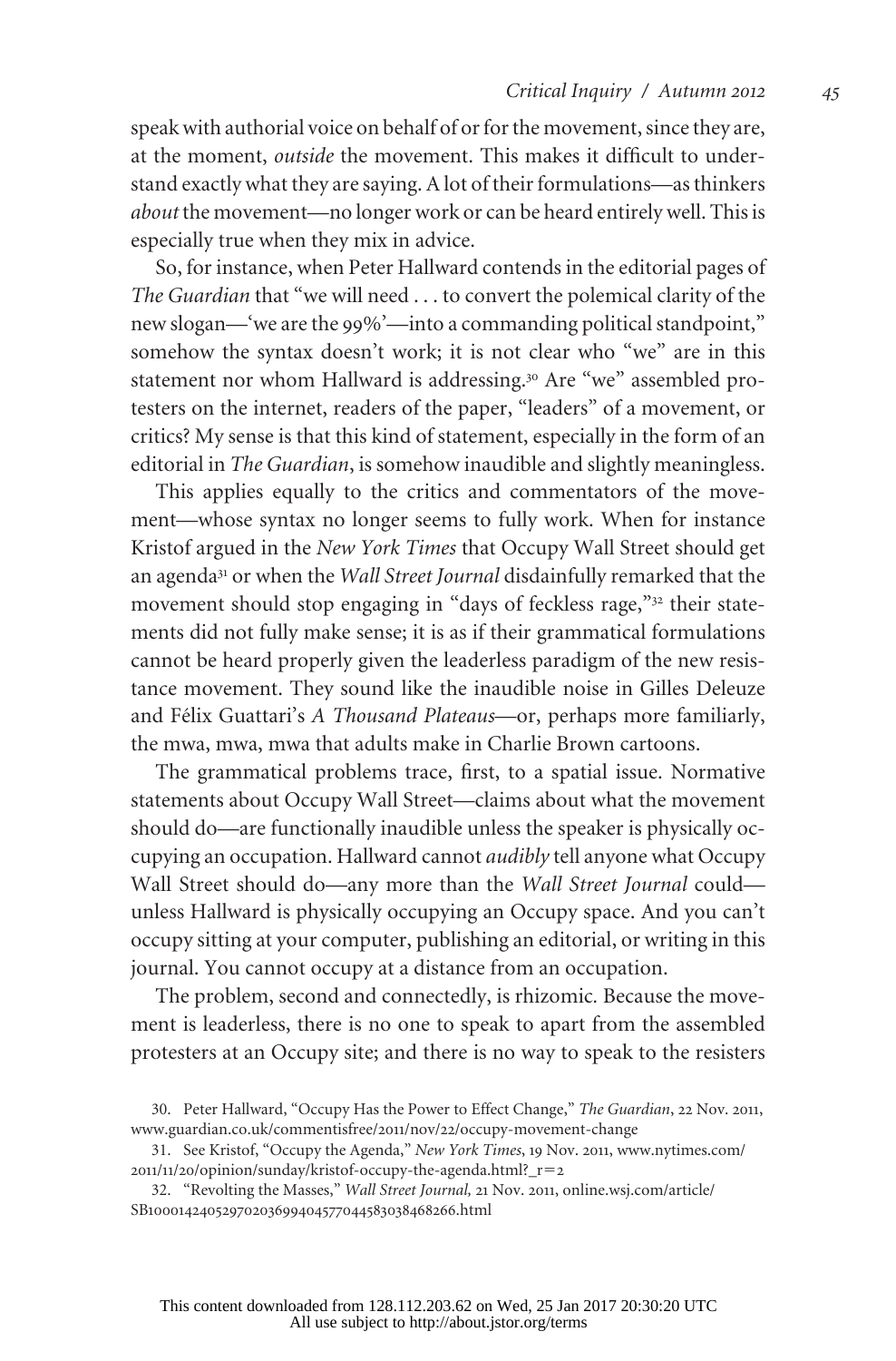unless the speaker situates him or herself as a member of the resistance movement.

But there is a third dimension to the problem—an authorial issue. The conventional sentence structure of the type "People should do xyz" rests on a claim of authority that no longer seems to hold. It is as if timehonored forms of knowledge and expertise no longer grammatically produce truthful statements. The contention from an economist, a politician, a columnist opining about what Occupy Wall Street must do to succeed is no longer fully meaningful because the authors of those sentences themselves have failed, as evidenced by the 2008 financial debacle. Those who are trying to steer the Occupy movement in the right direction—whether in good or ill will—have already run aground, and, as a result, there is no authority to their statements.

The syntactic difficulties extend, I think, within the movement and affect the women and men occupying. The proper noun *Occupy Wall Street*, *Occupy Chicago*, or *Occupy London* as subject term sounds confusing coming out of their mouths, compared to the pronoun*we*. "We should do xyz" is far more "hearable." The reason is that it doesn't make sense for someone at Zuccotti Park, Grant Park, or St. Paul's to talk about the Occupy movement as an object independent of themselves and the other persons occupying the site. Objectifying the movement is a bit like talking about oneself in the third person; it sounds presumptuous. It somehow excludes or resists self-identification. For a protester to say "Occupy Wall Street" rather than "we" communicates that the speaker is not assuming membership in the resistance movement and thereby not occupying the political space.

These new grammatical forms open up the political space to multiple voices, views, and opinions—to a multiplicity of what the movement calls political persuasions. For instance, someone occupying might say that they are pro-union, without the resistance movement itself being pro-union. Others may object and argue that unions are hierarchical institutions that crystallize new forms of oppression. In this sense, one could imagine hearing a large group of Occupy protesters arguing for union bargaining in Wisconsin, but it would not "make sense" for anyone to say that "Occupy Wall Street is pro-union." The grammatical structure of that sentence would not work.

The new syntactic disorder allows for a convergence of multiple views and an overlap of sometimes mutually exclusive ideas, without an exclusionary mechanism operating. There can be progovernment protesters next to antigovernment protesters, for instance, without the resistance movement needing to adjudicate between them. All those statements can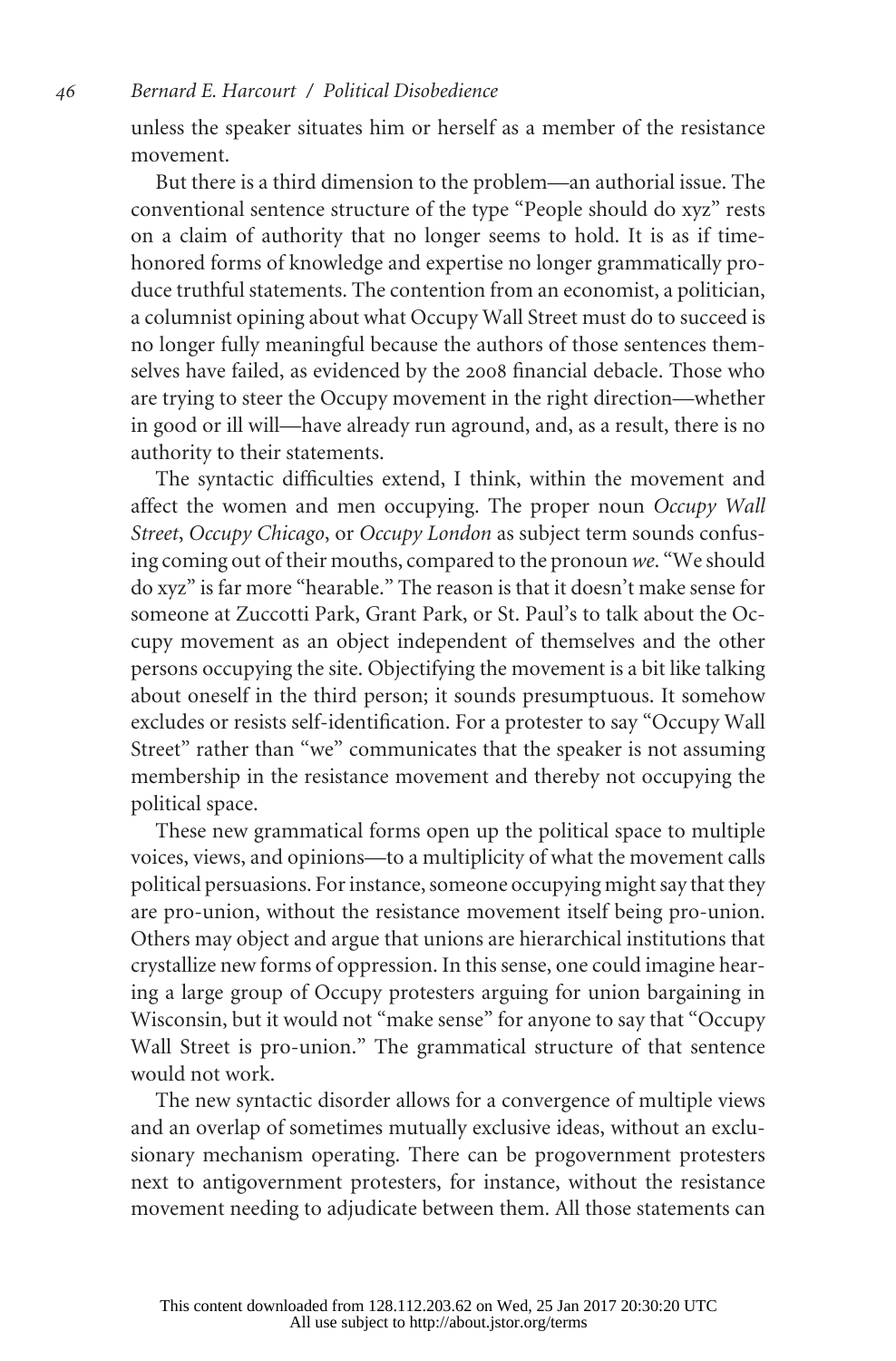be heard, as long as the authors are physically present, occupying, selfidentifying, and voicing their opinions in terms of "we." Of course, a leaderless movement could not enforce any of these new syntactic formations, but that's hardly an issue. Grammar works through who is heard and what makes sense, far less (except in grade school) by means of policing.

# **"We the People": The Myth and Democratic Challenge**

Judith Butler exclaimed at Occupy Wall Street that "we're standing here together making democracy, enacting the phrase 'We the people!'"<sup>33</sup> That's a bold statement—a real reappropriation that raises deep questions about that collective myth.

In an odd way, it almost feels as if the Occupy movement has it harder than other contemporary resistance movements—dare I say, than even the Arab Spring revolutions. The resisters in the Arab world faced (and still today face in militarized Egypt, Syria, and elsewhere) brutal authoritarian regimes and risk (and many lost) their lives. Their courage is unmatched and has been an inspiration around the world. On that count, they have stared down a far more violent and oppressive adversary than anyone else.

But they *had one*. They have an identifiable adversary—oppressive and authoritarian regimes—that they can target, that they can topple. They had and have a concrete goal, grievances, an objective, demands, and a vision for reform all wrapped into one. They can resist until the authoritarian regime cedes power. The protesters in the Arab world have had a cruel advantage.

By contrast, what the Occupy movement itself has revealed is that there really is nothing to overthrow in the United States. In Egypt, there was President Mubarak's regime, and now the military establishment. In Tunisia, the people could oust the longtime President, Zine El Abidine Ben Ali. In Libya, there was Colonel Mu'ammar Gadhafi. In Syria, there is president Bashar al-Assad. Even in Europe today, the political resistance movements aim at specific targets. In Greece, there are the Germans and French, their austerity measures, and the International Monetary Fund. But, in the United States, there is nothing to topple and no one to oust.

With political elections every two to four years, the populace can send their politicians packing, but nothing really seems to change. There are moments of victory and defeat—of celebration and mourning. For some, it was Grant Park on election night in November 2008; for others, it was two years later in 2010. There are times of utter triumph and loss, feelings of ecstasy and despair. And, yet, little changes. Incarcerated populations

33. Judith Butler, "Remarks at Zuccotti Park, October 23," *Occupy!* p. 193.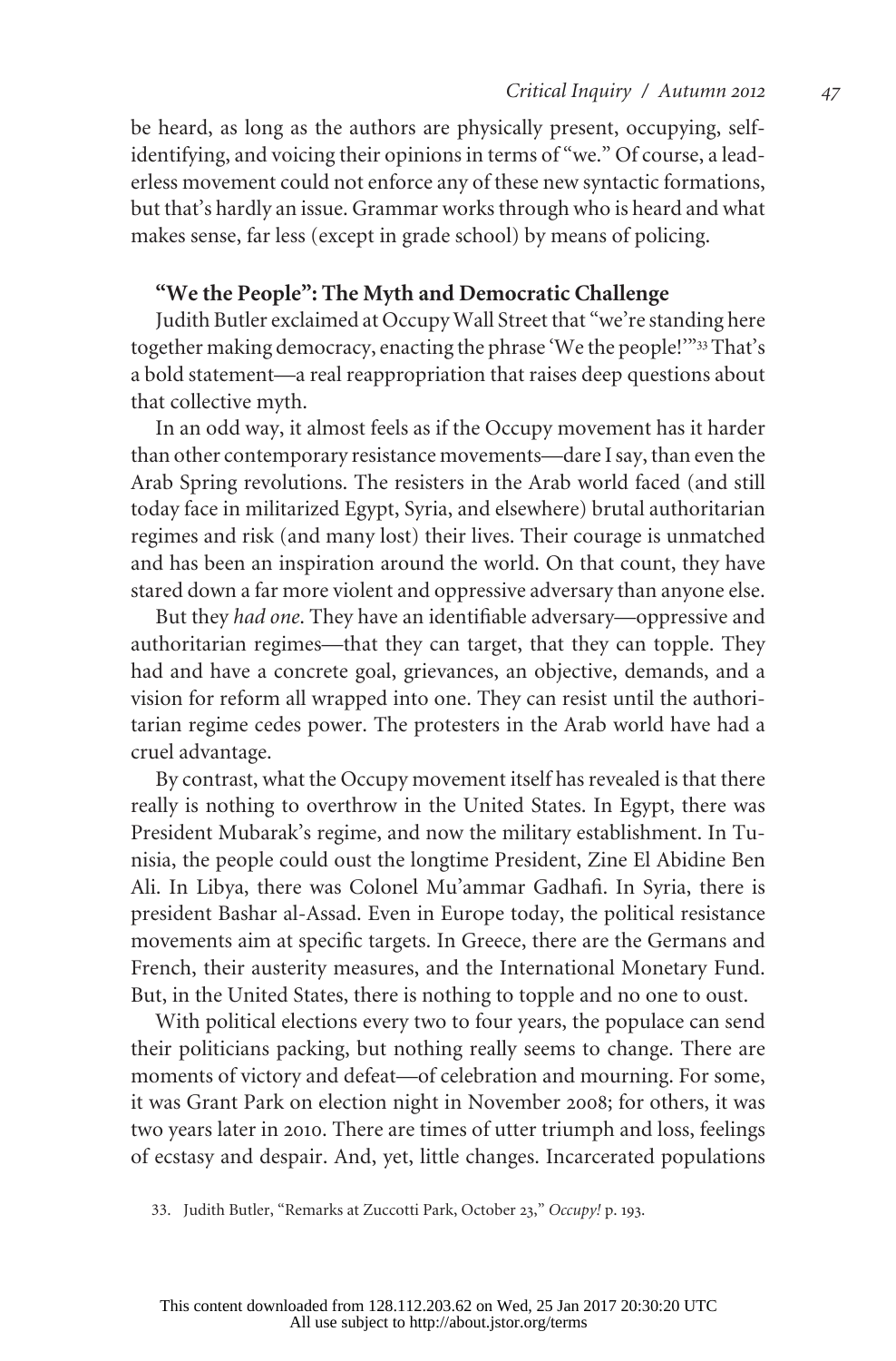continue to grow. Inequality continues to increase. The Democratic years and the Republican years fade into each other and into the steady, plodding march toward massive incarceration and growing inequality. Only state bankruptcy and a brutal recession seem to slow down prison growth today and perhaps only temporarily.

The genius of democratic structures of governance is that there are no targets anymore. There is no monarch, no tyrant, no dictator. By cutting off the king's head—not just metaphorically or methodologically as some had urged us to do, but physically—we, "we the people," so diluted accountability and attribution that we are left unable to find a target to engage, politically. *We* have become the tyrants. It is ingenious, devilishly.

Think about it. The four hundred wealthiest Americans have a combined net worth greater than 150 million Americans. Once upon a time, they would have been marked as nobility: aristocrats. They would have had titles; their social and political relations would have been marked by feudal or aristocratic legal hierarchies. Relations of power would have been legally recognized. Just as we had slave codes for black slaves in the antebellum period, or black codes for African Americans during Reconstruction and Jim Crow, there would have been distinct legal regimes for these four hundred wealthiest Americans at some earlier time.

But not today. We are all equal before the law. We are all—well, practically all—citizens, with "equal" voting rights, with "equal" civil rights. Again, not all—not certain felons who have been disenfranchised or those too poor or uneducated to be able to comply with our administrative hurdles. But extending the franchise here, and equally importantly fighting against insidious forms of voter suppression—noble endeavors indeed—are practically irrelevant when a handful of Americans control such massive resources. The partisan system, dual party politics, Congressional debates, presidential elections—there is neither anything to overthrow nor any way out. That, I take it, is part of what was being said at Occupy Wall Street.

#### **Outlawing Dissent**

The forcible police evictions of Occupy protesters in New York, Chicago, Oakland, DC, Montreal, Toronto, Berlin, and elsewhere raise critical questions about political speech and genuine First Amendment concerns.<sup>34</sup> It is indeed ironic to think that the president-elect was making his

<sup>34.</sup> See Bruce Ackerman and Yochai Benkler, "Occupying the First Amendment," *Huffington Post,* 21 Oct. 2011, www.huffingtonpost.com/bruce-ackerman/occupy-wall-street -first-amendment-\_b\_1023709.html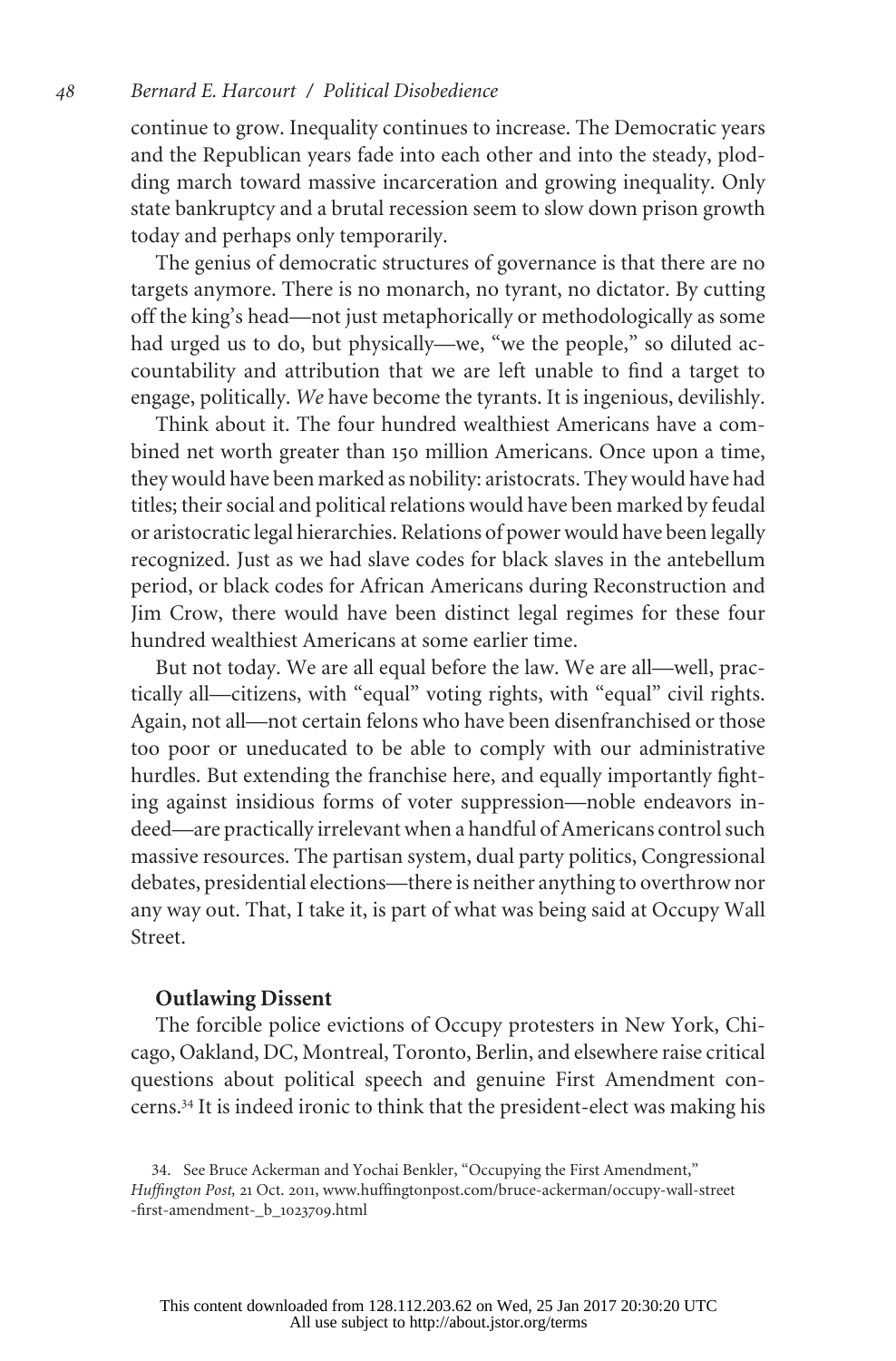political victory speech under a tent in Grant Park "after hours" on the very park where his former chief of staff—mayor of Chicago, Rahm Emanuel would direct the police to *arrest* Occupy protesters.

The contrast three years earlier could not have been greater. In Grant Park on election night 2008, huge tents were pitched, commercial sound systems pounded rhythms and political discourse, enormous TVs streamed political imagery. More than 150,000 people blocked the streets and occupied Grant Park—congregating, celebrating, debating, and discussing politics. That evening, president-elect Barack Obama addressed the crowds late into the night, and the assembled masses swarmed the park to the early morning hours. It was a memorable moment, perhaps a high point in political expression.

The low point would come three years later, almost to the day. On the evening of 15 October 2011, thousands of Occupy protesters marched to Grant Park and assembled at an entrance to the park to engage, once again, in political expression. But this time the assembled group found itself surrounded by an intimidating police force, as police officers and wagons began lining up around the political assembly. The police presence grew continually as the clock approached midnight. Within hours, the Chicago Police Department began to physically arrest the protesters for staying in Grant Park beyond the 11:00 p.m. curfew in violation of a mere park ordinance.

The police could have issued written citations and moved the protesters to the sidewalk. In fact, that's precisely what the police would do a few weeks later at a more obstreperous protest by senior citizens. But not on 15 October or the following Saturday night. Instead of issuing citations, the police physically arrested over three hundred protesters, placed them in handcuffs, treating the municipal park infractions as quasi-criminal charges, booked them, fingerprinted them, and detained them overnight in police holding cells, some for as many as seventeen hours, and then continued to aggressively prosecute the cases.

To make matters worse, the Chicago mayor would follow up the three hundred arrests by enacting draconian antiprotest laws. Under the guise of preparing for the upcoming NATO and G8 summit meetings, the city would tighten its authoritarian grip on speech. Almost as if he was following the script from Naomi Klein's *Shock Doctrine*—as if he was reading her account of Milton Friedman's Chicago Boys as a cookbook recipe, rather than as the ominous episode that it was<sup>35</sup>—Emanuel successfully exploited,

<sup>35.</sup> See Naomi Klein, *The Shock Doctrine: The Rise of Disaster Capitalism* (New York, 2007), pp. 59–87.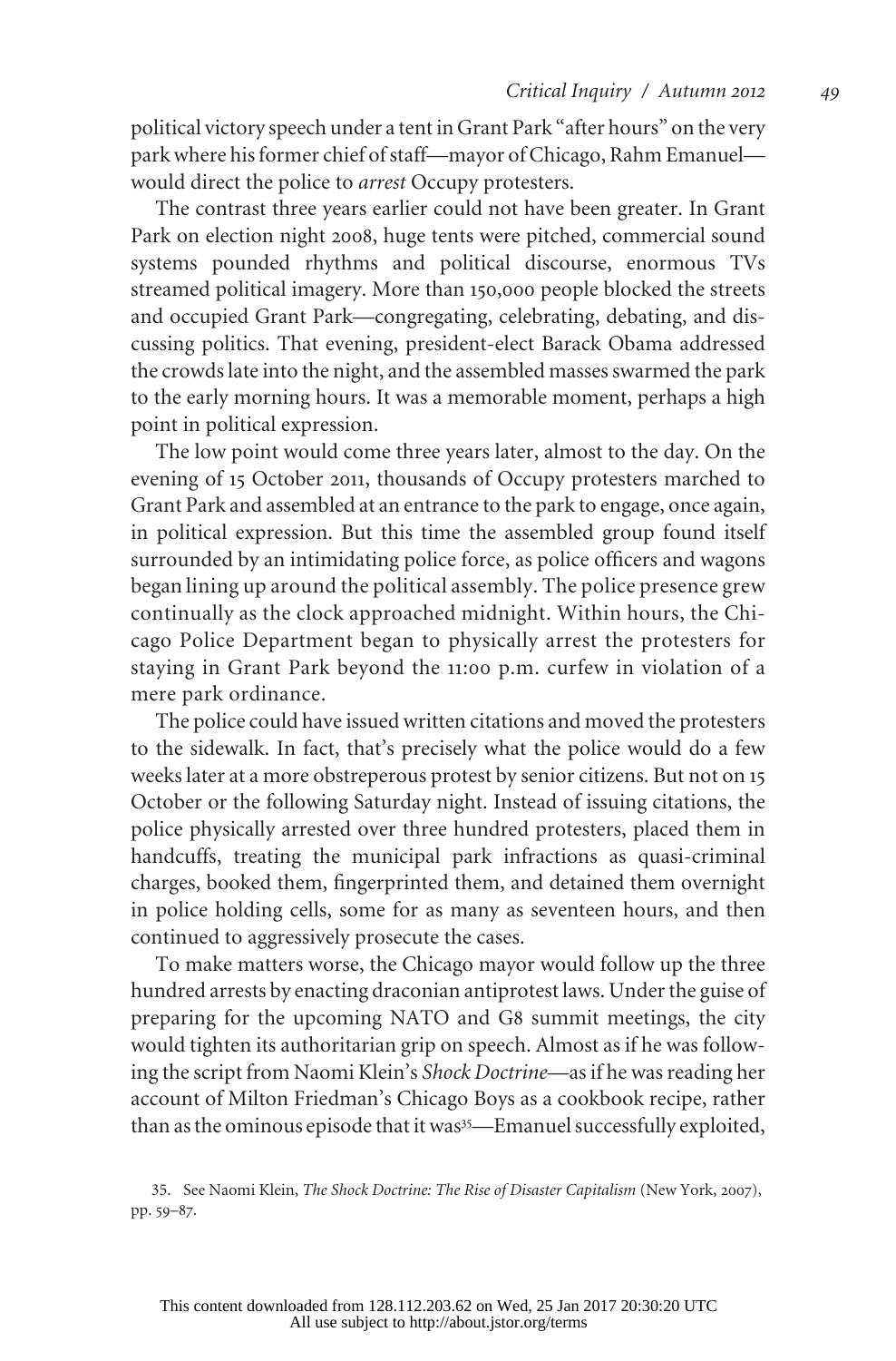in record time, the fear of summit violence to increase his police powers and extend police surveillance, to outsource city services and privatize financial gains, and to make permanent new limitations on political dissent. It all happened—very rapidly and without time for dissent—with the passage of rushed security and antiprotest measures adopted by the city council.

As Friedman wrote in *Capitalism and Freedom*: "Only a crisis—actual or perceived—produces real change. When that crisis occurs, the actions that are taken depend on the ideas that are lying around. That, I believe, is our basic function... until the politically impossible becomes politically inevitable."<sup>36</sup> Or, as Emanuel is reported to have said in 2008: "Rule one: Never allow a crisis to go to waste.... They are opportunities to do big things."<sup>37</sup> In this case, Emanuel gave himself the power to marshal and deputize—I am exaggerating—the United States Drug Enforcement Administration (DEA), the Federal Bureau of Investigation (FBI), the United States Department of Justice's Bureau of Alcohol, Tobacco, and Firearms (ATF), and the entire United States Department of Justice (DOJ)—as well as state police (the Illinois Department of State Police and the Illinois attorney general), county law enforcement (State's Attorney of Cook County), and any "other law enforcement agencies determined by the superintendent of police to be necessary for the fulfillment of law enforcement functions."<sup>38</sup> "The final catch-all allow[ed] Emanuel to hire," Andy Thayer wrote, "'anyone he wants, be they rent-a-cops, Blackwater goons on domestic duty, or whatever.'"<sup>39</sup>

City governments cracked down on the Occupy movement across the country, and some municipalities, like Chicago, enacted draconian antiprotest laws to quiet dissent. It is almost as if our political leaders feared the Occupy movement might lead to revolution.

#### **A Fourth Left**

Eli Zaretsky's *Why America Needs a Left* tells a distinctly American story about a succession of radical social movements in the United States—from slavery abolitionists, to populist, labor, and socialist movements leading to the New Deal, to the civil rights and New Left protests of the 1960s. Zaretsky paints

36. Milton Friedman, "Preface, 1982," *Capitalism and Freedom* (Chicago, 2002), p. xiv.

37. Quoted in Jeff Zeleny, "Obama Weighs Quick Undoing of Bush Policy," *New York Times*, 9 Nov. 2008, www.nytimes.com/2008/11/10/us/politics/100bama.html?pagewanted=all

38. City of Chicago, *Ward 49* website, "Substitute Ordinance," www.ward49.com/site/files/ 322/6327/335275/592046/G8NATOSub.pdf

39. Bernard Harcourt, "Outlawing Dissent: Rahm Emanuel's New Regime," *The Guardian*, 19 Jan. 2012, www.guardian.co.uk/commentisfree/cifamerica/2012/jan/19/outlawing-dissent -rahm-emanuel-new-regime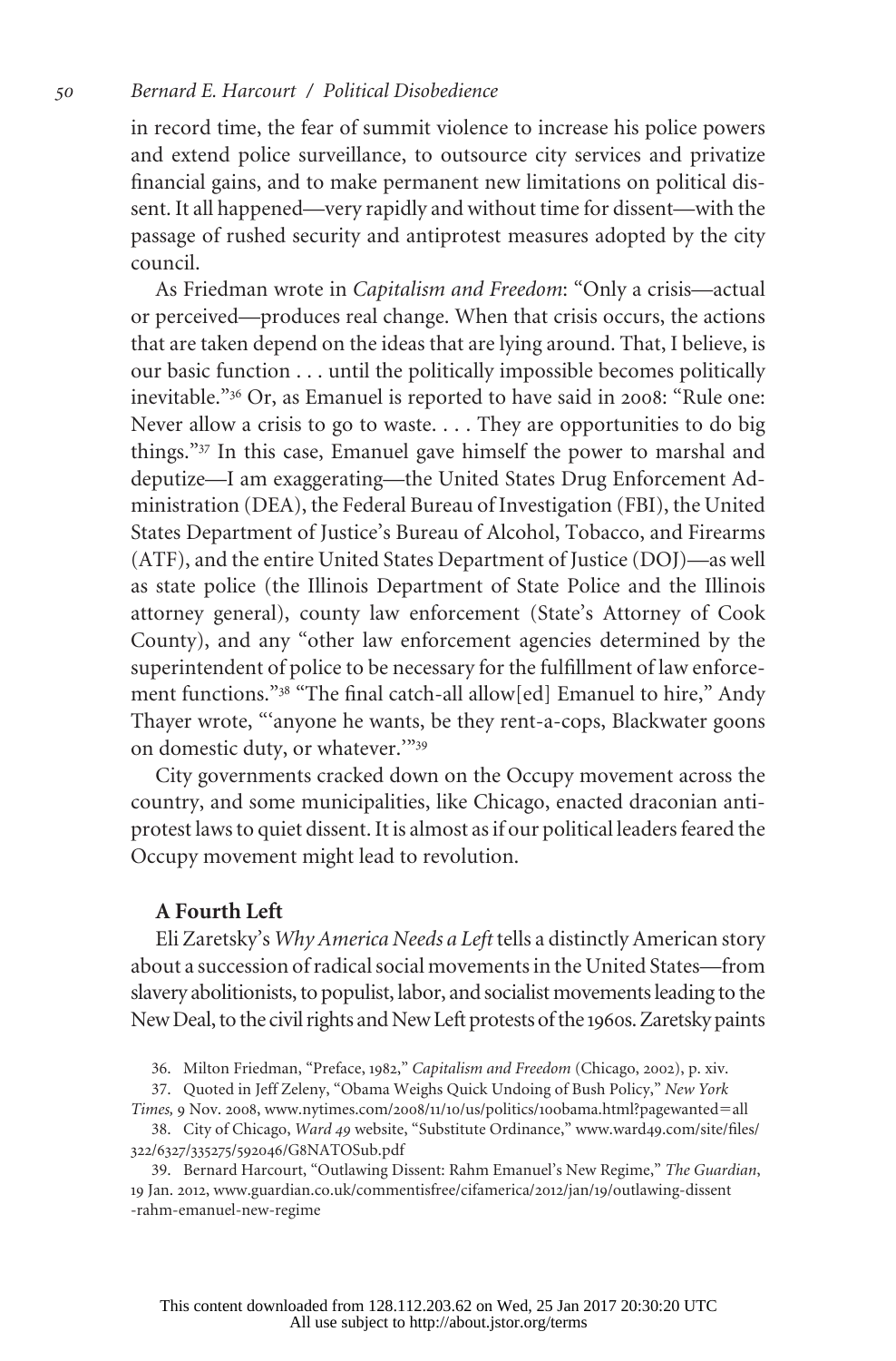a history of recurring, deep, structural crises—nineteenth-century slavery, turn-of-the-century laissez-faire capitalism, post-war-finance-led globalization, and the cold war—each of which would regenerate a Left that would formulate renewed demands for equality along racial, socioeconomic, and civic-political lines.

Zaretsky identifies a fourth structural crisis today—corresponding to what many of us call the current neoliberal predicament. He ends his book with a timely question: "Is it possible to build a fourth American left?"<sup>40</sup>

Occupy Wall Street writings that have emerged from the movement, as well as some recent studies of social movements more generally, point strongly to the affirmative. Catherine Corrigall-Brown's *Patterns of Protest* is particularly enlightening in revealing the magnitude of political activism in America today: almost a full two-thirds of Americans have participated "in a social movement organization or attended a protest at some point in their lives."<sup>41</sup> Some have begun to call the United States a "social movement society" (quoted in *P*, p. 16). And this growing political activism is likely to compound; studies of 1960s protesters find that political mobilization has long-lasting effects. These activists "continue to espouse leftist attitudes, define themselves as liberal or radical in orientation, and remain active in contemporary movements and other forms of political activity" (*P*, p. 42).

Robert Putnam's notorious diagnosis of the demise of civic participation is only half the story, apparently. Americans may be bowling alone but marching together. Political activism is greater today than it was in the 1960s and 1970s. The May '68 protests may have garnered more attention, but, as Corrigall-Brown shows, "protest levels in the United States and other modern industrial democracies are considerably higher today" (*P*, pp. 133–34).

The Occupy movement provides strong evidence of a renewed and emerging Left. As a form of raw protest and resistance, of pure critique, of "political disobedience," the Occupy movement has tapped a deep well of solidarity, of passion, and community and has provoked a wide-scale political reawakening. Drawing on successful recent mobilizing strategies, the Occupiers cobbled together—in a form of bricolage that resembles their tarped tents and cardboard posters—a unique mix of rhizomic leaderlessness, consensus-based general assemblies, and spatial occupations, and avoided the kind of divisive internecine battles that so often have

<sup>40.</sup> Eli Zaretsky, *Why America Needs a Left: An Historical Argument* (Cambridge, 2012), p. 15.

<sup>41.</sup> Catherine Corrigall-Brown, *Patterns of Protest: Trajectories of Participation in Social Movements* (Stanford, Calif., 2012), p. 16; see also p. 3; hereafter abbreviated *P*.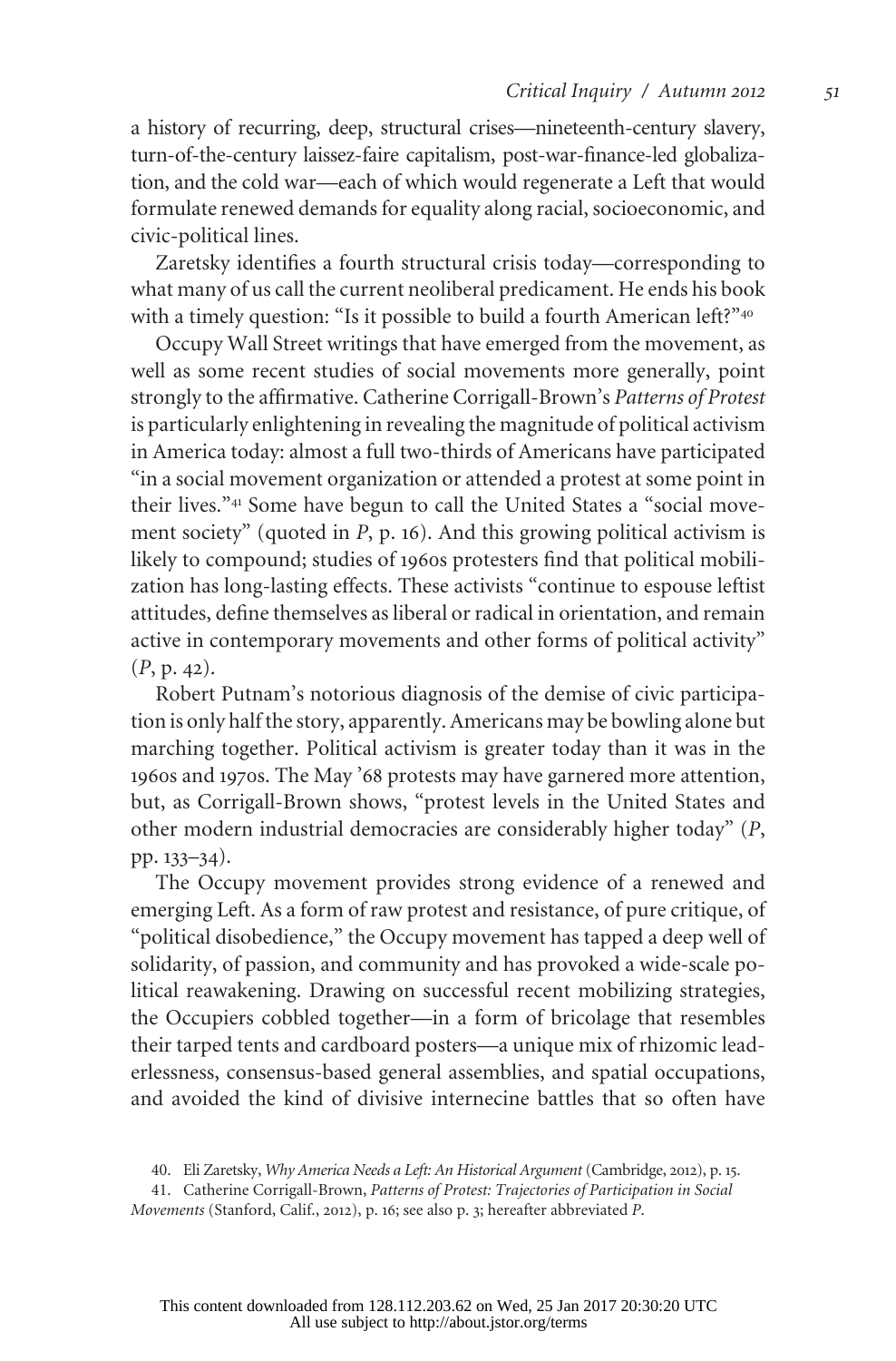immolated the Left. This movement may well be, in Noam Chomsky's words, "a significant moment in American history."<sup>42</sup>

In the process, the Occupy movement has opened possibilities that many no longer believed existed. That is, at least, the palpable feeling one gets reading the texts emerging from the movement—the numerous, short, moving interventions. It is what you hear, for instance, in the voice of Manissa Maharawal in *Occupy!*—a delicious collection of essays by Occupiers—as she rides her bike home after an intense debate at Occupy Wall Street over issues of racism, classism, and patriarchy:

*Later that night I biked home over the Brooklyn Bridge and I somehow felt like, just maybe, at least in that moment, the world belonged to me as well as to everyone dear to me and everyone who needed and wanted more from the world. I somehow felt like maybe the world could be all of ours*. 43

This palpable feeling pervades the personal accounts. You hear it so vividly in Michael Taussig's essay "I'm so Angry I Made a Sign."<sup>44</sup> A deep current of emancipation, of liberation, of renewed hope, and of political and spiritual reawakening runs through the stories. It is as if political disobedience engenders an emotional or psychological state of open possibilities. In their preface to *Occupy!* the editors note:

The genesis of this book is that we were lucky enough to be in New York, and in America, at the start of the occupations of public ground that began in September 2011. We started as participant-observers . . . . As time went on, we became observers more explicitly. Something was unfolding, which was becoming one of the most significant and hopeful events of our lifetime.<sup>45</sup>

This idea—"one of the most significant and hopeful events of our lifetime"—runs through the personal accounts like a leitmotif. There is a palpable element of exuberance in the collective assemblies, in the communal sharing, in the lived experiences of the Occupiers. "What unified this disparate throng was a tangible sense of solidarity, a commitment to the cause of the occupation, but also an evident commitment to each other," the Writers for the 99% recount in their "inside story" of Occupy Wall Street. "It was not unusual for food packets of cookies or pretzels, or

- 43. Manissa Maharawal, "Standing Up," in *Occupy!* p. 40.
- 44. See Michael Taussig, "I'm so Angry I Made a Sign," *Critical Inquiry* 39 (Fall 2012): 56–88.
- 45. Astra Taylor et al., preface to *Occupy! p. vii.*

<sup>42.</sup> Noam Chomsky, "Occupy, a Forum," *What Is Occupy? Inside the Global Movement* (New York, 2011), p. 62.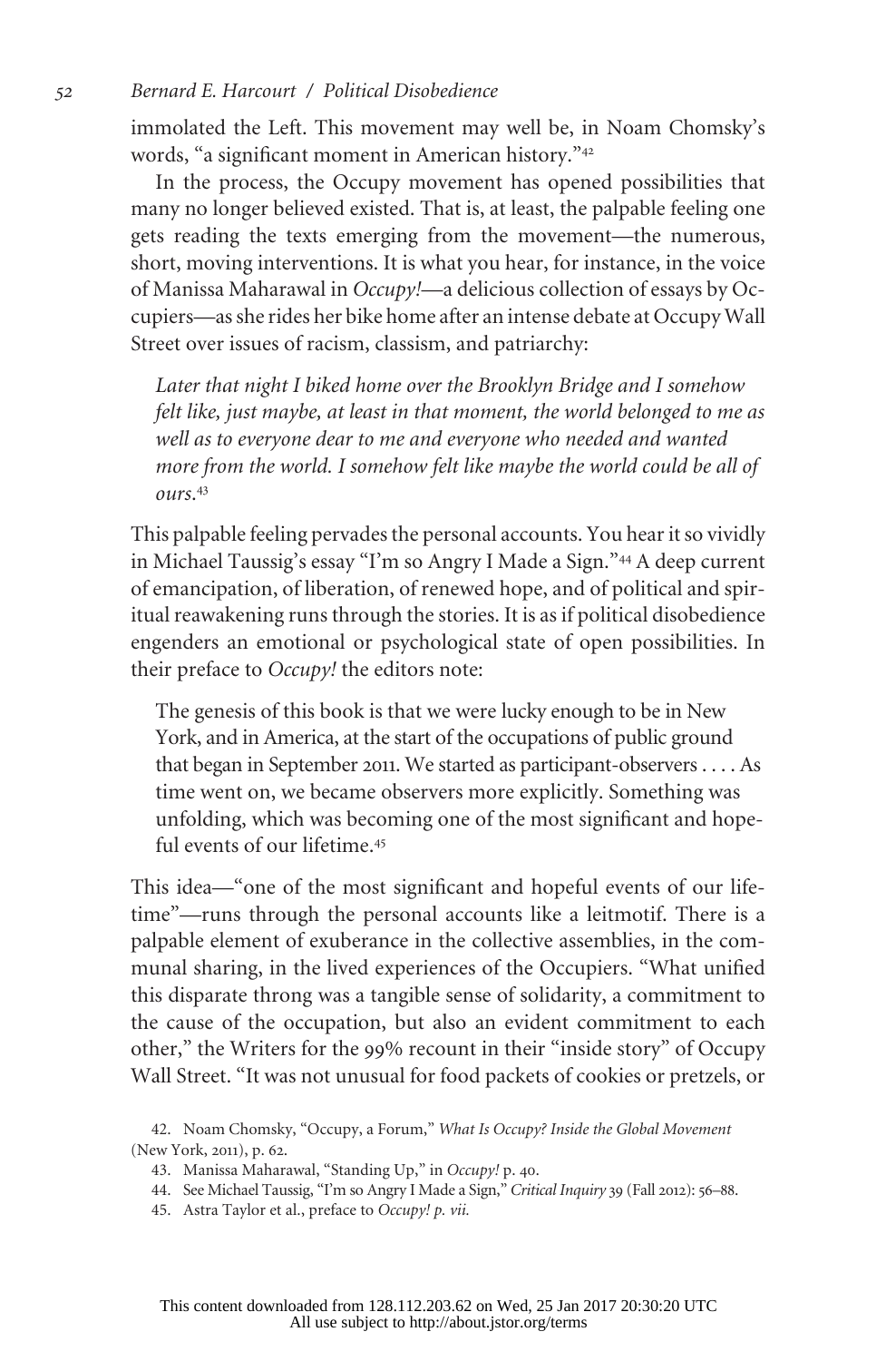bottles of water to be passed hand-to-hand around the rows, shared by strangers who had just become comrades."<sup>46</sup> There was an overwhelming sense of community.

The Occupiers found pleasure in protest, too. The dancing ballerina, the drumming circles, the mimes, the human microphone, the imaginative, hilarious, and haunting posters... *the posters, God they are so good!* This mix of humor, anger, poetry, and politics is so inspiring. "Money talks—too much. Occupy!" reads another poster, with a belt on the bull's muzzle.<sup>47</sup> "They piss on us and call it trickle down."<sup>48</sup> "I'm Not a Hippy I Have 3 Jobs But I'm Still Broke."<sup>49</sup> "When Injustice Becomes Law Resistance Become Duty."<sup>50</sup> The mix of playfulness and sincerity, of anger at injustice, is overwhelming—deeply refreshing and motivating.

There is indeed a strong sense of community, but also of each person's place in the collective—whether they are homeless, struggling, working, or privileged. There is keen awareness of race, class, and gender. The Writers for the 99% describe a tactic they call "*step up/step back*"; the concept is for "those requesting time to speak to consider whether they might 'step up' by recognizing their relatively privileged role in society at large and cede the floor, or 'step back,' to allow someone from a group with traditionally less opportunities to have their voice heard" (*W*, p. 30). There are lengthy engagements with the socioeconomic dimensions of occupation—especially within Zuccotti Park, where there was even talk of an "Upper East Side"—and efforts to address these tensions. And, throughout, there was a desire to not allow the politics of class to eclipse issues of identity, or vice versa, but to work toward an integrated notion of class and identity politics—in the manner of Lisa Duggan's brilliant book, *Twilight of Equality*.

Why America needs a Left, in Zaretsky's view, ultimately turns on the relationship between radical Left movements and the more liberal democratic mainstream. On Zaretsky's account, *both* need each other: "Without a left, liberalism becomes spineless and vapid; without liberalism, the left becomes sectarian, authoritarian, and marginal."<sup>51</sup> The first is surely true—and, sadly, in evidence today. But the second part of Zaretsky's claim is less accurate. Truth is, there's hardly ever been a time in American history without a liberal mainstream. All the major political crises trig-

94.

- 49. Niki Saval, "Labor, Again," *Occupy!* figure reproduced on p. 113.
- 50. Maharawal, "Standing Up," figure reproduced on p. 39.
- 51. Zaretsky, *Why America Needs a Left*, p. 2.

<sup>46.</sup> Writers for the 99%, *Occupying Wall Street: The Inside Story of an Action That Changed America* (New York, 2011), p. 26; hereafter abbreviated *W*.

<sup>47.</sup> Sarah Resnick, Sarah Leonard, and Taylor, "Scenes from an Occupation," *Occupy!* p.

<sup>48.</sup> Taussig, "I'm so Angry I Made a Sign," p. 62.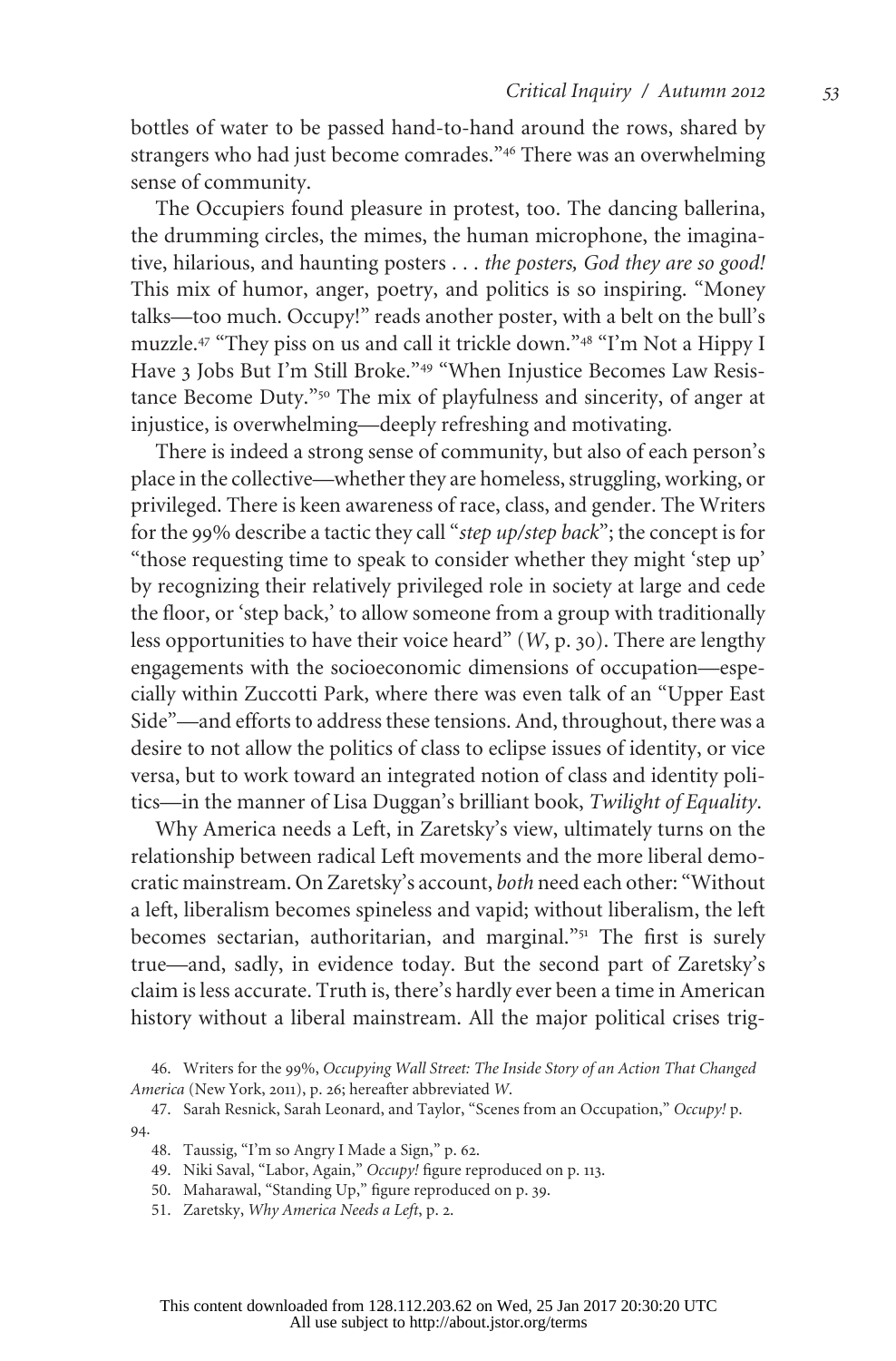gered both a liberal response and a more radical Left one. In practically all of the cases (except for brief periods), the radical elements lost out—which is also true in Europe, as evidenced by the eclipse of the Levellers in England in the aftermath of the civil war and of course, eventually, of the Jacobins in France.

No, the "sectarian, authoritarian, and marginal" tendencies of prior Left movements cannot be attributed to the absence of a liberal mainstream. They are, rather, a distinctive propensity of the Left—or, at least, of the various Lefts in the past. One of the most striking features of the Occupy movement is precisely the lengths to which it has gone to avoid these pitfalls.

The Occupy movement deliberately resists sectarian and authoritarian tendencies—which has prompted, not surprisingly, criticism from both the more militant on the Left and traditional mainstream liberals. By specifically resisting the urge to formulate policy demands, to endorse party politics, or to embrace the worn-out ideologies of the cold war, by strenuously pushing back against efforts to empower particular individuals or small vanguard groups, by insisting on the primacy of pure resistance, outrage, and political protest, by allowing all voices to be heard—at the risk of cacophony—the Occupy movement has very deliberately cultivated a nonsectarian, nonauthoritarian ethos. As the Writers for the 99% emphasize, "Zuccotti Park is home to both proponents of specific reforms such as reinstating the Glass-Steagall Act, and revolutionaries calling for the complete overthrow of capitalism, or indeed an anarchistic abolition of all hierarchies in American government and society" (*W*, p. 61).

The most striking feature of Occupy remains this palpable sense that something meaningful has happened. "'We found each other,'" Naomi Klein writes.<sup>52</sup> "That sentiment captures the beauty of what is being created here. A wide-open space (as well as an idea so big it can't be contained by any space) for all the people who want a better world to find each other. We are so grateful."<sup>53</sup> Chomsky adds, "I've never seen anything quite like the Occupy movement in scale and character."<sup>54</sup>

In the end, the character and scale of the Occupy movement is inextricably linked, I believe, to this new form of political engagement: political disobedience. And if that term makes any sense, if it bears any resonance, then those who have occupied and the many other politically disobedient will continue to resist—to resist making policy demands, to resist conven-

<sup>52.</sup> Klein, "The Most Important Thing in the World," *This Changes Everything: Occupy Wall Street and the 99% Movement*, ed. Sarah van Gelder et al. (San Francisco, 2011), p. 45.

<sup>53.</sup> Ibid.

<sup>54.</sup> Chomsky, "Occupy, a Forum," p. 62.